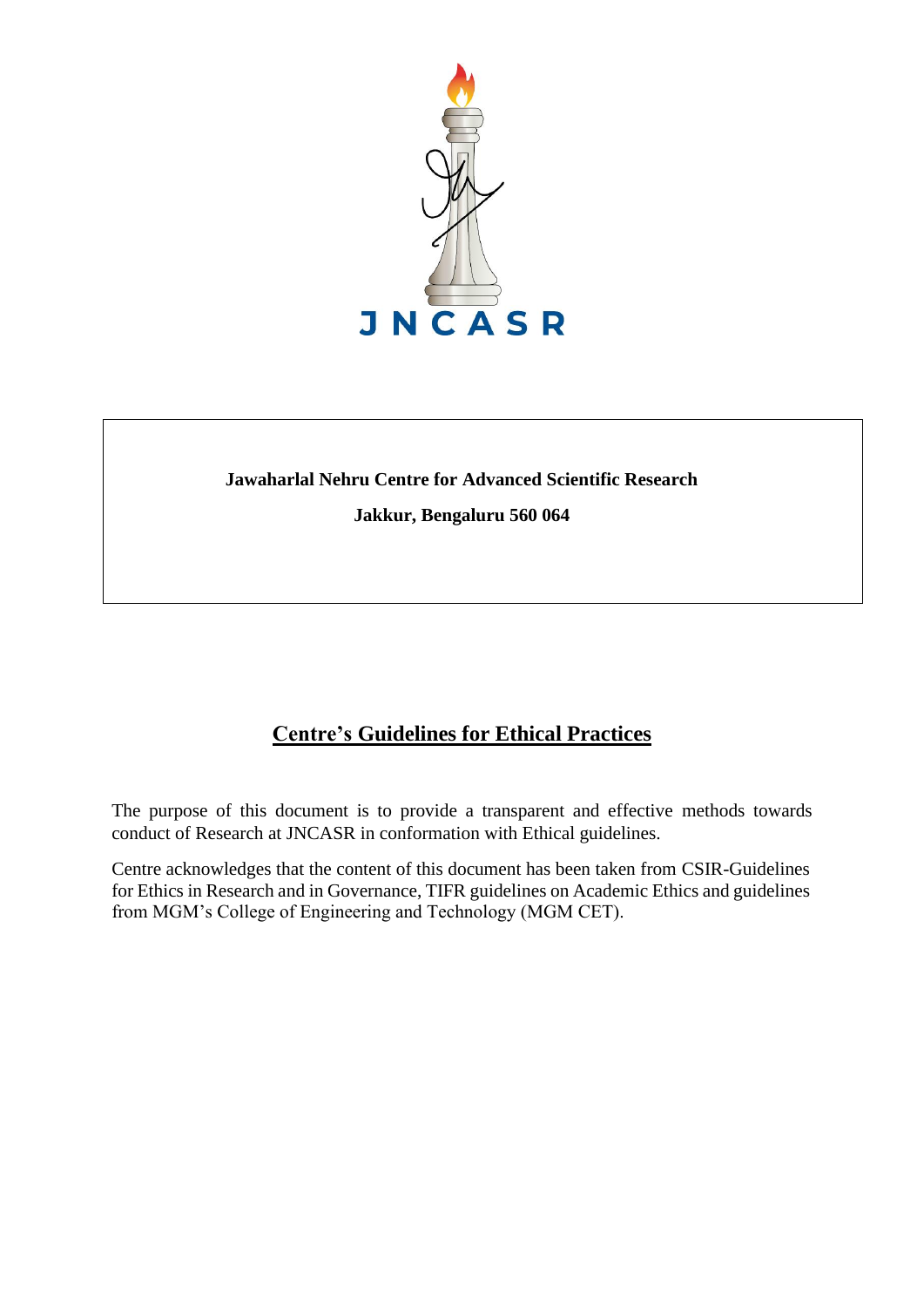# **Index**

| <b>Section</b>                                                        |    |  |
|-----------------------------------------------------------------------|----|--|
| 1. Preamble                                                           | 01 |  |
| 2. What is scientific misconduct                                      | 02 |  |
| 3. Good Science Practices                                             | 03 |  |
| 4. Good General Practices                                             | 07 |  |
| 5. Gender issues                                                      | 10 |  |
| 6. Dealing with Misconduct                                            | 10 |  |
| 7. Types of reports and related documents covered under this umbrella | 11 |  |
| 8. Intellectual Property                                              | 11 |  |
| 9. Ethics in Governance and Conflict of Interest (CoI)                | 11 |  |
| 10. Other Recommendations                                             | 12 |  |
| 11. Personal Ethics/introspection                                     |    |  |
| 12. EMR grants and JNCASR grantees                                    |    |  |
| 13. Grievance Redressal Mechanism: Appointment of Ombudsman           |    |  |
| 14. Whistle Blowers and his/her identity and Protection               |    |  |
| 15. Acknowledgments                                                   | 14 |  |
| 16. References                                                        | 15 |  |
| 17. Appendix-A                                                        | 16 |  |
| 18. Appendix-B                                                        | 17 |  |
| 19. Appendix-C                                                        | 20 |  |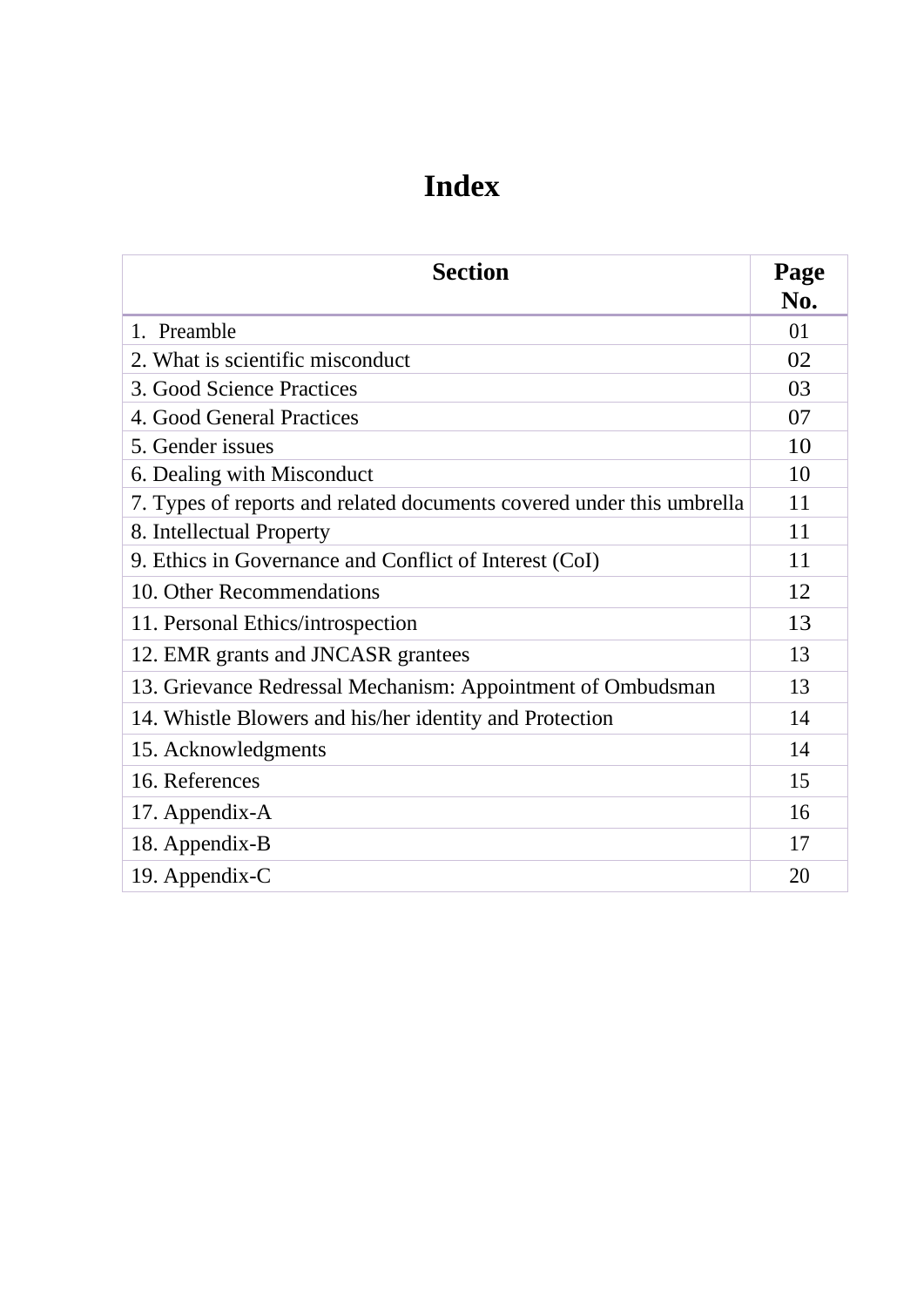#### **1. Preamble**

#### 1.1 Need for these guidelines:

Promotion and maintenance of ethical practices in research and governance are of paramount importance in organizations like JNCASR. Their implementation calls for development of appropriate guidelines for practices of research, publication of scientific / technical / biomedical data and results, making them available in the public domain and, in the administration of scientific establishments at all levels.

Guidelines on responsible conduct in research institution have now been laid out by various agencies. These include Govt. of India Gazette notification by the University Grants Commission (1), the Policy document by ICMR (2), Draft National Policy on Academic Ethics by Office of PSA (3), a book on Ethics in Science- Education, Research and Governance by the Indian National Science Academy (4), The Ethics in Science by Resnick  $(5)$ , The Australian Code for the Responsible Conduct of Research (6), the ICSU Strategic Review (7), Policy Report by the Inter Academy Council (8), Best Practice Guidelines on Publishing Ethics by Wiley (9), Policy statement by INSA on Dissemination and Evaluation of Research Output (10), Recommendations by the ICMJE (11); COPE Guidelinesfor Good Publication Practice (12), Williams *et al* in JCI 2019 (13), ClinicalTrialGuidelinesbyCDCSCO(14),Compendiumof CPCSEA (15), Handbook on Sexual Harassment of Women (16), as well as a relevant compilation on the levels of misconduct and suggested advice on action(17).

Some of the factors that drive one to take unethical route knowingly or unknowingly are:

- a. Increased reliance on 'quantification' of the value of a publication/report, (and of the authors who produced them), e.g., impact factor, H index and related numbers which are used in various places for 'recognition' of an author for career advancement, awards and honours and thelike;
- b. Overemphasis on the *'scientometric*' reputation of a journal where the paper is published in contrast to an evaluation of what new science is published;
- c. Implicit demand from institutions that a researcher must publish a good number of papers for obtaining PhD degrees, and promotions;and
- d. The resultant 'explosion', in recent years, of a number of fake and predatory journals.
- 1.2 Guidelines formulated by several agencies, authors and groups (Ref. 1-17) have provided a basis for preparation of the guidelines here for JNCASR. It must be clarified that the value of any such guidelines will lie exclusively with the sincerity of their implementation. Thus, the guidelines enunciated below may not perhaps deal with every individual case that can or will arise, but it is expected that these will provide broad contours and trajectories within which appropriate processes and decision making could proceed.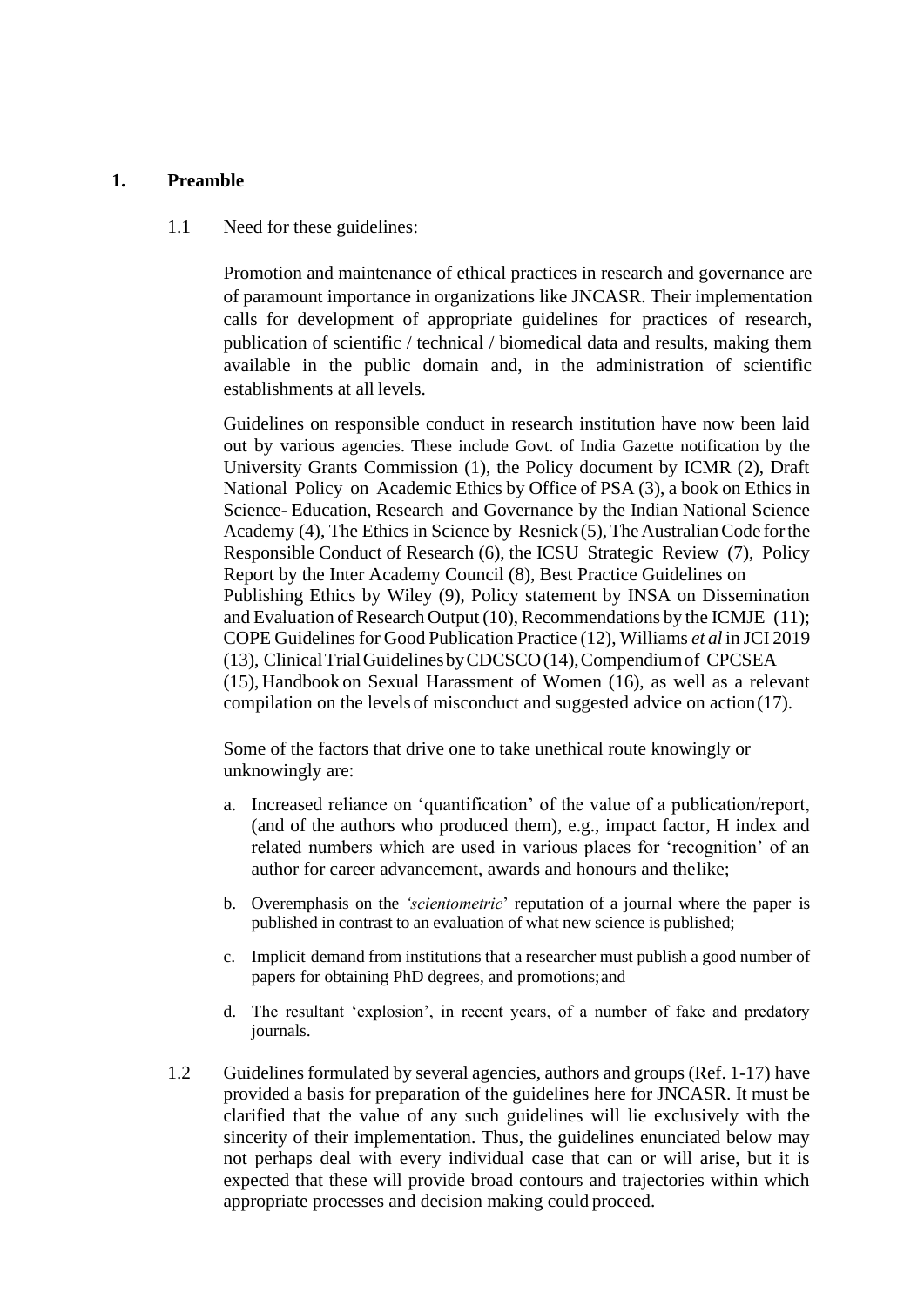1.3 Beyond academic and publication guidelines, emphasis has been (and needsto be) given to honesty, scientific validity of the work being published, aspects of freedom to pursue new ideas and criticize old ones, apportioning due credit to others, mutual respect, conflict of interest, education and mentorship, social responsibility and the law.

# **2. What is scientific misconduct**

Scientific misconduct involves violation of the codes of scholarly conduct and ethical behaviour in professional work and publication of scientific research. These include all acts from the initiation of an idea, its experimental verification, accuracy of results, accurate reporting without resorting to any malpractice in the presentation of data / images, due acknowledgement of all sources of information and people. It is against this background that this document provides JNCASR and individuals working at JNCASR, an explicit list of acts that constitute scientific misconduct. Scientific misconduct(s) can be of various types and can occur at various stages-from the initiation of the scientific study to publications and/or patent generation. While these involve violation of generally accepted research practices, inadvertent errors or genuine differences in interpretation or judgement in assessment of the results may not constitute scientific misconduct. Scientific misconduct may be categorized into the following.

2.1 Embezzlement of ideas

Claiming an idea to be one's own while it was obtained from privileged access while reviewing manuscripts, grant proposals or through participation in lectures and personal discussions and earlier publications (but not citing them). This also includes acts wherein ideas of others are presented as one's own through slight changes of words, phrases and illustrations.

2.2 Plagiarism

Using other's words, results, or published work without appropriate citation. This includes using one's own published work (self-plagiarism) without appropriate disclosure/citations.

2.3 Falsification

Misrepresentation or suppression/ addition of a part of data to generate cherry- picked results or improper reporting of results in order to present a misleading outcome.

2.4 Fabrication

Reporting 'results' of experiments which were never done. This also includes images/ photographs being morphed to reach a particular interpretation.

2.5 Fraud

Deliberate suppression of previous work in publications and inappropriate claim originality and/or avoiding quoting previous publications which may be contrary to present results.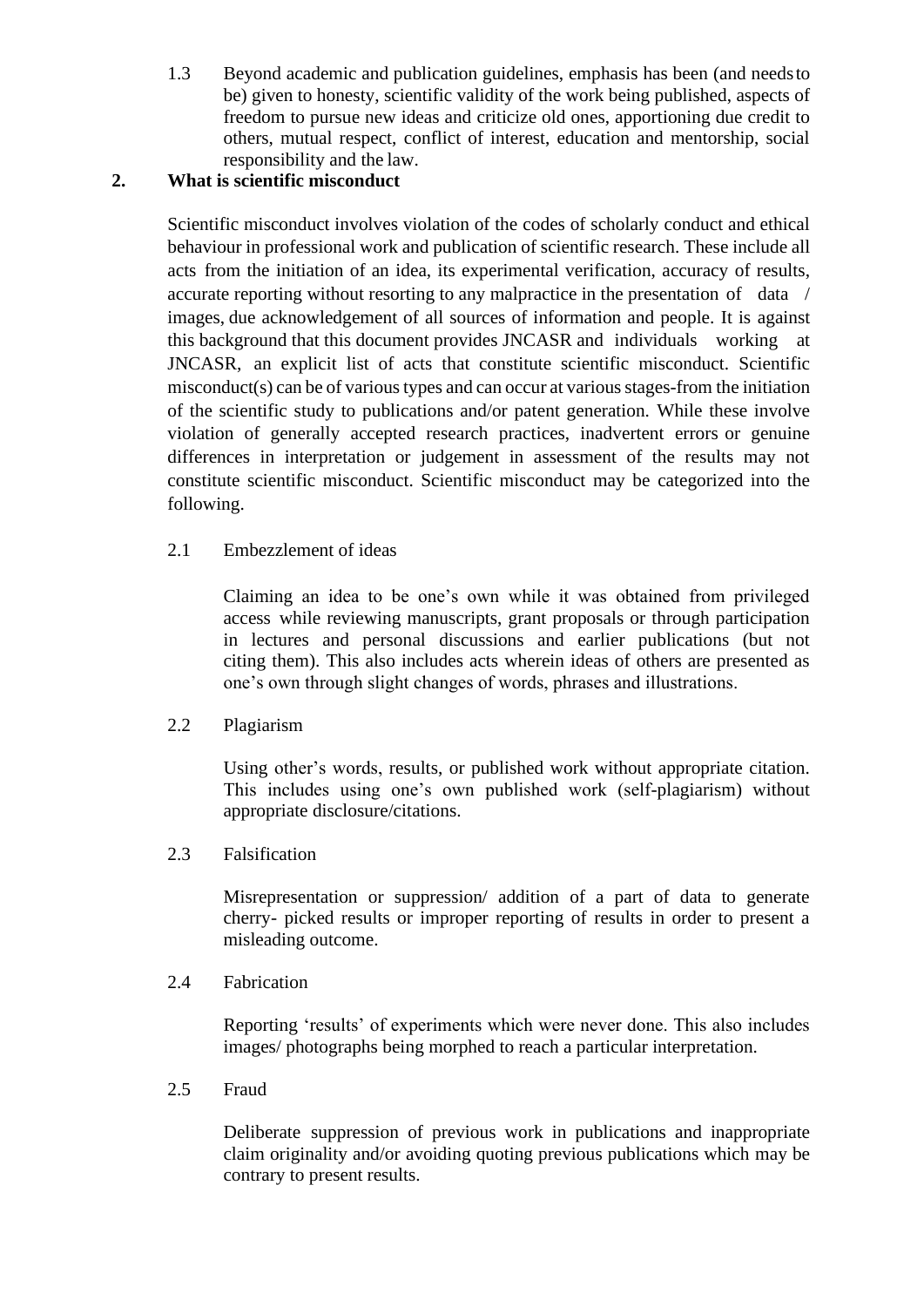2.6 Non-compliance of Regulatory Guidelines

Deliberative violation of ethical guidelines accepted for human and animal research, non-adherence to bio-safety regulations or inappropriate use of research funds.

2.7 Inappropriate Authorship

Excluding genuine contributors from authorship, including non-contributors, or claiming authorship for oneself without having made any meaningful contribution is inappropriate. In the cases of publication of work carried out during a Ph.D. thesis, due care should be taken by the thesis Supervisor(s) to ensure that the scientific contributions of a student are neither diluted nor exaggerated.

2.8 Withholding data from Validation:

Not providing data or research material to the Centre/journal for verification/validation purpose.

2.9 Wrong versus Fraudulent paper:

It occasionally happens that a conclusion drawn in an earlier publication is negated, modified or shown where it went wrong- either by the same author or others. This is how science progresses. The earlier paper is thus not fraudulent.

# **3. Good Science Practices**

3.1 Laboratory Records

It is vital to keep proper records of each experiment, details of materials obtained from varied sources and how they were used, procedures, analysis and other related material. Graphs and printouts from instruments should be numbered and filed appropriately. Centre has standardised lab books to ensure uniform and structured practices. If any software is used for handling and analysing the data, its name, version and other details should be recorded. The laboratory records of experiments carried out using a publicly funded institution should carry every single detail of the experiment. Such records are the property of the laboratory and are to be kept for archival and later retrieval purposes; a copy will of course be that of the researcher and can be used by anyone after a defined moratorium period of 18 months. Due permission and acknowledgement of the researchers who carried out the experiments are essential at all times.

3.2 Consultancy work

External consultation should be done with explicit permission from the Institutional Head where the scientist/technologist works. At the same time, permissions, if denied, should be justified and the reasons thereof be formally recorded. If the facilities of the institution are used, the details should be declared and recorded with due confidentiality in terms of the interest of the client. A clear statement on the resources to be used and finances that would accrue to the consultant and the institution should be recorded *abinitio.*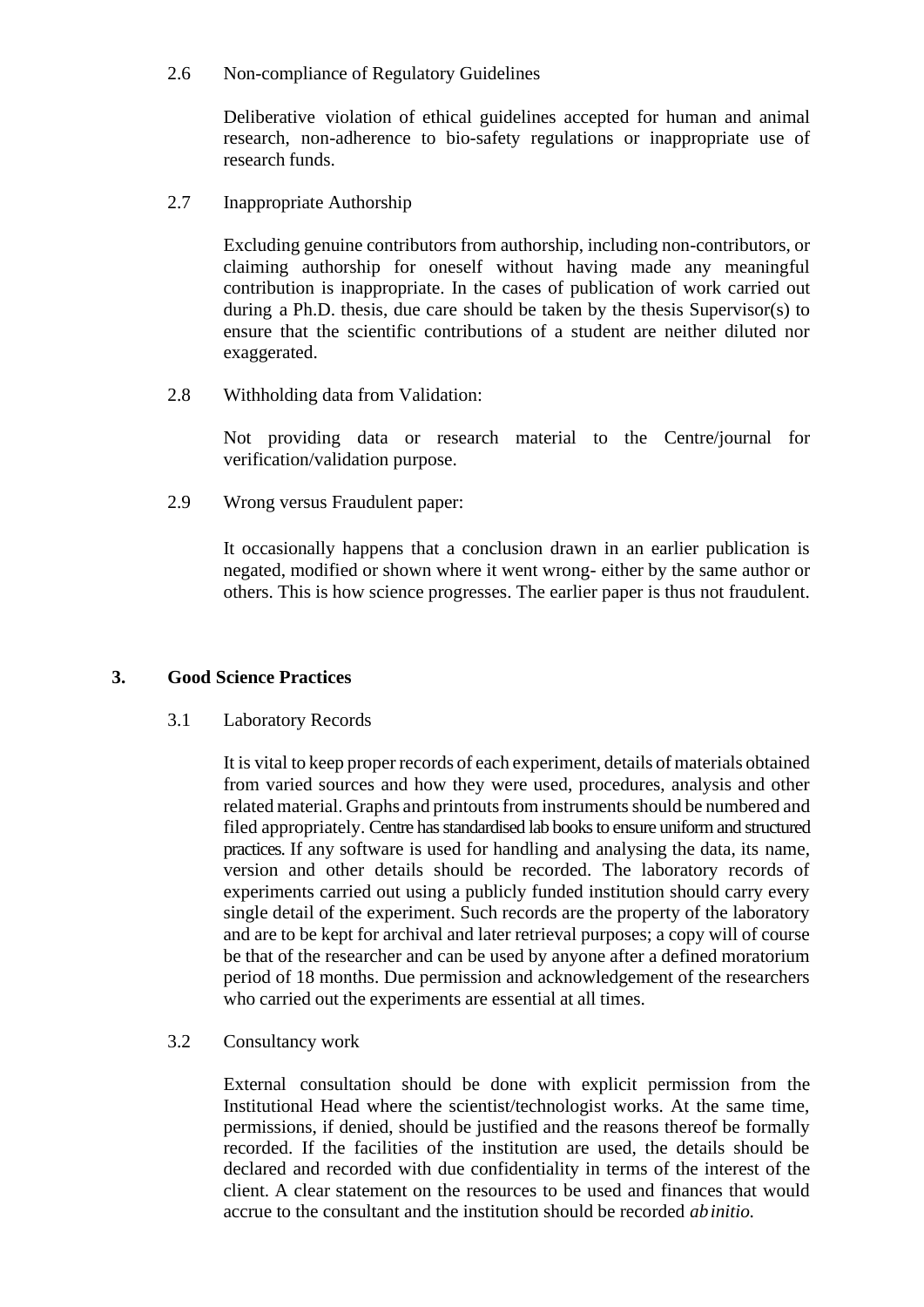#### 3.3 Collaborative studies

The role played by each collaborator, and the benefit (both material and intellectual) which accrues to each collaborator should be decided ahead of time, should be accepted by each participant, and formally recorded. Given the uncertain nature of scientific research, the collaborators should be flexible in apportioning benefits in case there is a significant change in the actual contributions by participants as compared to those agreed toearlier.

The benefit that accrues to each of the researcher's institutions, if any, should also be agreed upon ahead of time. Patent rights of each collaborator (and of his/her institution, if any) should be decided and be recorded ahead of time. Institutions need to agree upon the operating procedures for such Memoranda of Understanding (MoUs) and for the exchange of materials and samples.

#### 3.4 Data management

In both independent and collaborative research, every effort must be made to ensure that data are collected and computations performed with complete honesty. False statements and/or deliberate distortions are unacceptable. Fabrication, falsification or improper manipulation of data are highly unethical and must not be resorted to for any reason. Investigators in any given field should familiarize themselves with the methods of handling and processing data that are considered acceptable/unacceptable in their field. The procedures for recording and storing data will also vary from subject to subject, but in each case they should be well formulated in advance and scrupulously followed. Researchers should be aware that it is not uncommon for the correctness of research publication to be questioned, even after publication. Particularly with experimental work, defending the publication requires properly recorded raw data to be produced and its absence or premature destruction could be treated as suspicious. A well maintained lab notebook provides not only a permanent record of results and protocols for future publications, but also serves as critical evidence for a claim of priority in the case of patent applications and as proof of adherence to appropriate ethical standards. Tampering with or manipulating records in a laboratory notebook is considered to be fraudulent activity. It is recommended that research related data, lab notebooks and material be stored in a secure manner so that if required the scientific validity of the data can be examined. Generating, recording and publishing false data are fraudulent practices that must be scrupulously avoided.

#### 3.5 Plagiarism

The use of someone else's work in one's own is not by itself unethical. A limited amount of textual material in someone else's paper can be copied if it is clearly marked as a quote (typically by enclosing it within quotation marks) and the source is explicitly cited where the quote starts or ends. Alternatively, text may be paraphrased with a general indication of where the concepts originated. Occasional re-ordering or substituting of words is not sufficient to count as paraphrasing: the recommended procedure is to read and understand the source material, then put it away and express the idea in one's own words. Besides textual material, the incorporation of ideas, figures, graphs etc from other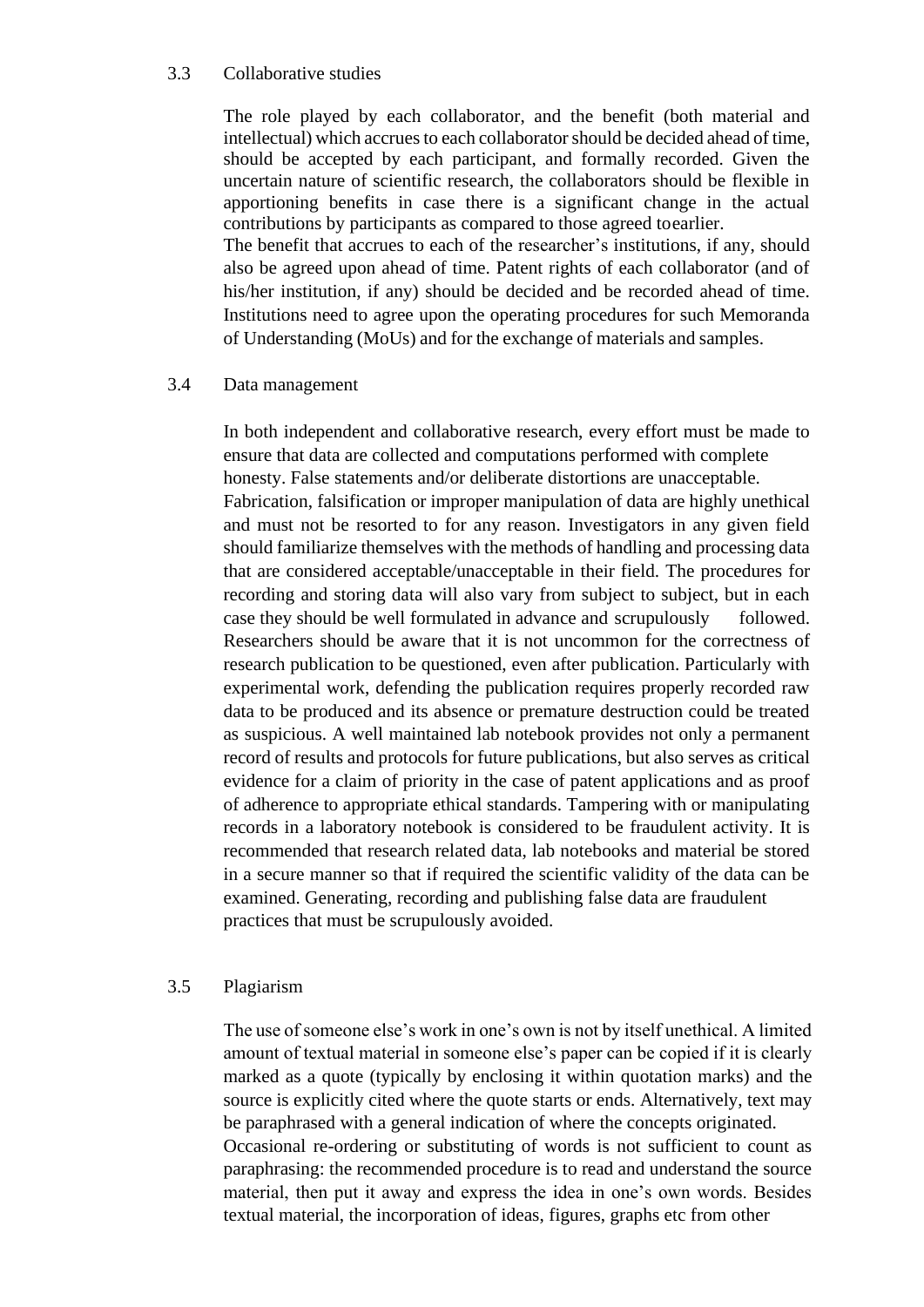sources in a manner that conveys a false impression that they are original amounts to plagiarism.

 Taking one's own published results and reproducing them in another work as if they were new is "self-plagiarism". "Duplicate publication"–submitting the same research results to two or more journals and treating them as separate publications – is also a form of self-plagiarism and must be avoided.

 Plagiarism is an issue not only for scientific publications but also internal reports, textbooks, monographs and grant proposals. The considerations above apply equally in all these cases.

Under no circumstances copyright violations will be accepted.

#### 3.6 Responsible use of funds

The management of research funds requires adherence to GoI / JNCASR financial policies  $\&$  regulations and as amended time to time. This is applicable to funds received from DST or from external granting agencies. Efforts should be made to ensure reasonable and efficient use of resources following transparent and fair processes.

#### 3.7 Sharing of facilities

Equipment installed at JNCASR is expected to be shared in a collegial spirit with colleagues who have the background to operate the equipment and require access for their own research, as long as such access does not impede the original purpose for which the equipment was purchased. Wherever timesharing is appropriate, transparent procedures for this should be put in place.

#### 3.8 Student recruitment, assessment and allotment

Recruitment of students to JNCASR should involve a fair and transparent procedure. While assessing merit during a selection can involve some subjective features, particularly during interviews, care must be taken to ensure that extraneous considerations – namely, any attribute of the student that has no bearing on academic ability or potential – are rigorously avoided. Assessment of the performance of students, made through examinations and by course or thesis guides, must also be carried out with maximum objectivity. The assessment procedure for a course or project should be made clear to the student from the beginning. The same holds when students are allocated to research programmes, for which purpose a fair and transparent procedure should be put in place and made known to all candidates. Methods of evaluation used during tenure of the course-work should be communicated to the concerned individuals and Office.

#### 3.9 Research supervision

While taking into consideration the availability of a vacancy under a particular Faculty Member, it is important to have an unbiased consideration of the student's research interests while allocating a PI to the student. It is self-evident that during the course of their research activity, students tend to absorb and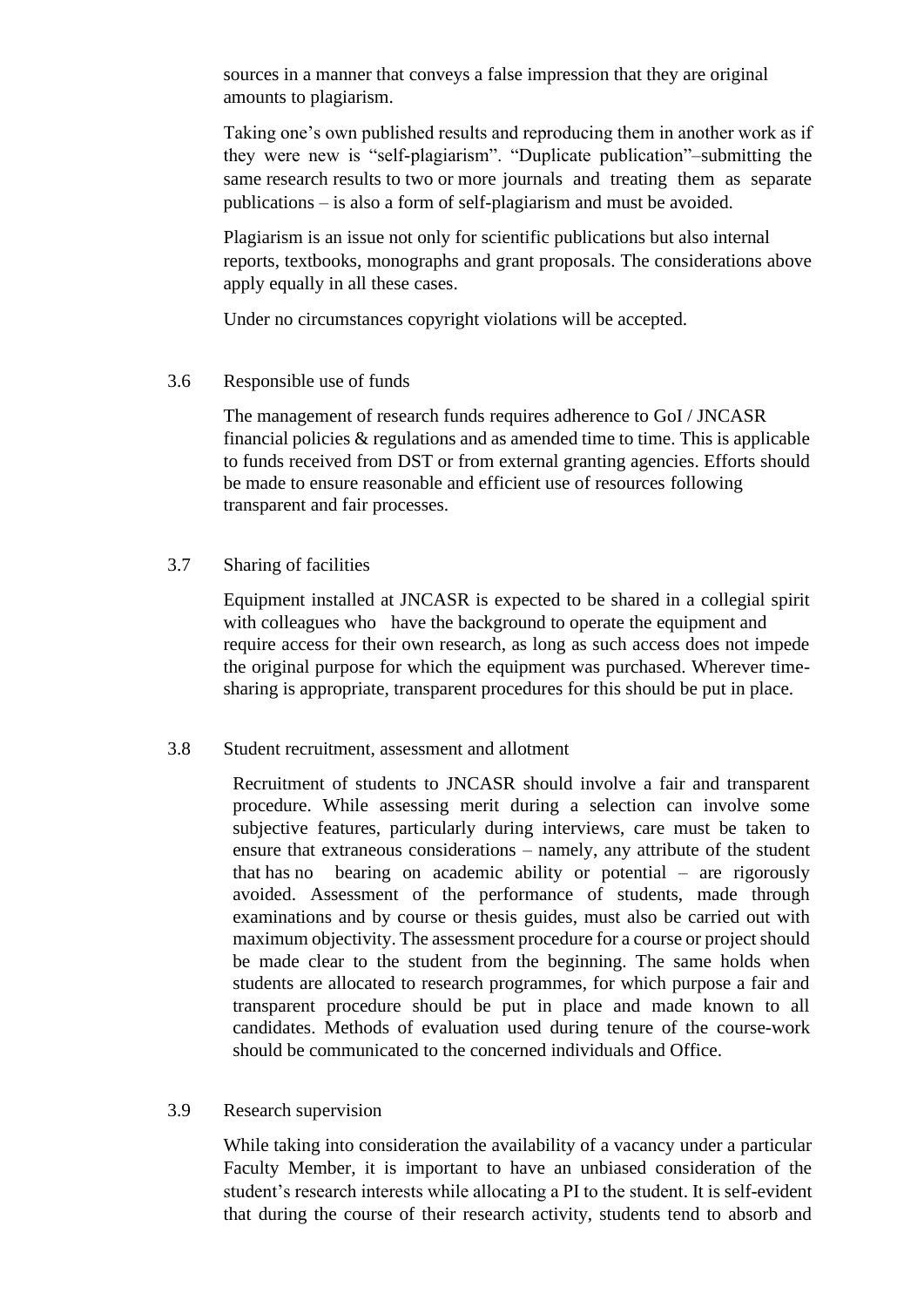internalize the ethical atmosphere within their group. Conflicts between students and others in their group, or between students and guides, are not uncommon in academia. Supervisors should be aware of the potential for this type of problem. Potentially troublesome issues should be identified and dealt with as soon as possible, ideally before they graduate into full-blown conflicts.

It is recommended that graduate students meet regularly with their doctoral thesis committee, to ensure the student and thesis advisor work efficiently to meet graduate school related deadlines, and to mediate resolution of disputes should they arise. Graduate Students Advisory Committee (GSAC) constituted for the purpose should be activated as and when required.

#### 3.10 Ethics in teaching

The Faculty Member of the Centre are expected to undertake teaching responsibilities for the various degree programs offered by the Centre. Teaching Assistant (TA) will be provided to the Course instructor upon request. However, the TA's responsibilities are restricted to assistance for scheduling classes, assignment corrections and tutoring the student if required. The Faculty Member/Course Instructor will not entrust her/his teaching responsibility to the TA. The Teaching staff are also expected to maintain confidentiality of student records, data and communications and maintain dignity in the classroom environment.

#### 3.11 Ethical training to students

Students at JNCASR should receive training, in ethical practices preferably on a regular basis. A mandatory ethics module should be provided at the time of joining as part of the orientation. Additionally, course-specific and laboratoryspecific ethical training course mandated by UGC should be imparted at the appropriate times.

#### 3.12 Thesis writing

A thesis typically involves collecting a large amount of material, both previously established and original. The manner of presentation must be such as to make clear what has been taken from other sources with appropriate acknowledgement and permissions if required, and what is the original content. For a student, thesis writing is often the first major occasion that requires taking personal responsibility to handle ethical issues. Guidance must be imparted to make sure that data is presented appropriately and plagiarism, even inadvertent, is avoided. The students should get a plagiarism check done using i-Thenticate software available at the Library.

#### 3.13 Responsibility of referees

Scientists who are asked to review a manuscript or a research proposal have a responsibility to ensure they do not misuse their advance access to the information and ideas in these documents. The use of such advance access to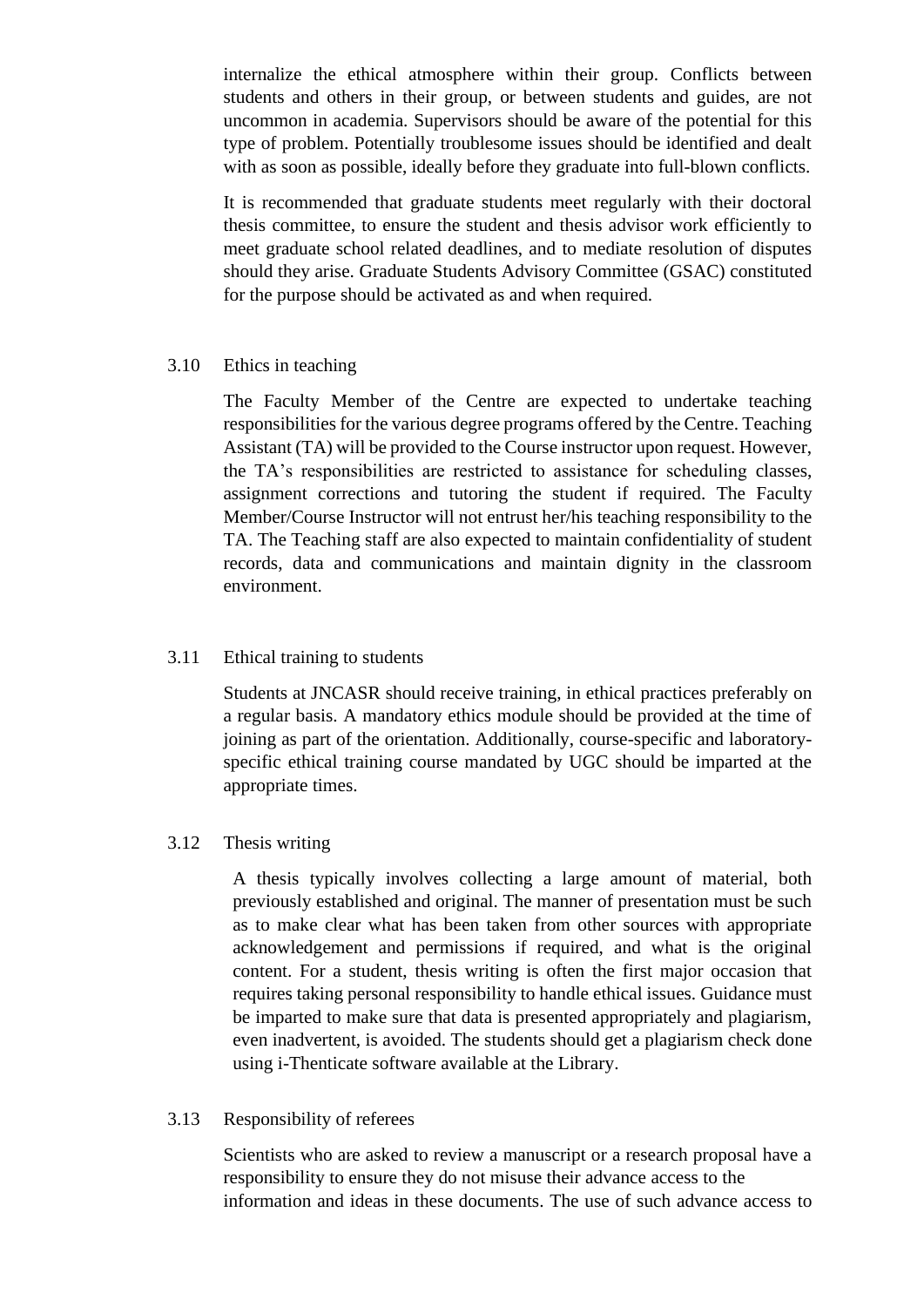publish a competing work, or carry out research that pre-empts the proposed project, would be highly unethical.

- 3.14 Faculty Member should abstain from contacting referees of their student's thesis. The panel of examiners is a confidential information and the integrity of the procedure needs to be upheld by all individuals and Offices involved. Undue pressure on the Academic Office with repeated enquiries on the status of the reports, to reveal the names of the examiners should be avoided.
- 3.14 Research on humans and human biological materials

Stringent guidelines on the use of humans as experimental participants in clinical trials, and the use of human biological material in research, exist. The Union Health Ministry has provided guidelines on these, as well as on the exchange of human biological materials and these should be adhered. Similarly, clinical trials (all phases) should be held as per the guidelines and with prior approval from the concerned agency group.

On the use of human biological materials for experimental research, even in the laboratory and the clinic, one needs first 'informed consent' from the individual from whom the material is obtained, and based on this, approval from the human ethics committee of the institution. Details of these are found in the guidelines published by the Indian Council of Medical Research and all at JNCASR will need to follow these guidelines by ICMR,*sensu stricto*.

#### **4. Good General Practices**

#### 4.1 Evaluations: hiring, promotion, awards

In a research Centre, assessment of candidates for hiring, promotion and awards is a regular activity. While this necessarily involves some degree of subjective judgement, it is essential that an assessor take great care to eliminate personal biases and extraneous considerations and proceed in a manner that is visibly fair and balanced. The general criteria for hiring, assessment and awards should, as far as possible, be laid down in advance. It is inappropriate to introduce new criteria, not previously agreed upon, during an assessment process purely for the purpose of favouring or disqualifying specific candidates. When referee evaluations are used, they should be sought in writing.

#### 4.2 Bias and discrimination

The JNCASR academic community is enriched by the presence of people of different ethnicity, gender, age, affiliations, background and sexual orientation. It is incumbent on the members to so conduct their academic affairs that there is no direct or indirect bias or discrimination against any individual based on the above categories. JNCASR aims for the full and equal participation of women in all academic activities. It is everyone's responsibility to foster a gender-neutral and supportive environment to achieve this goal.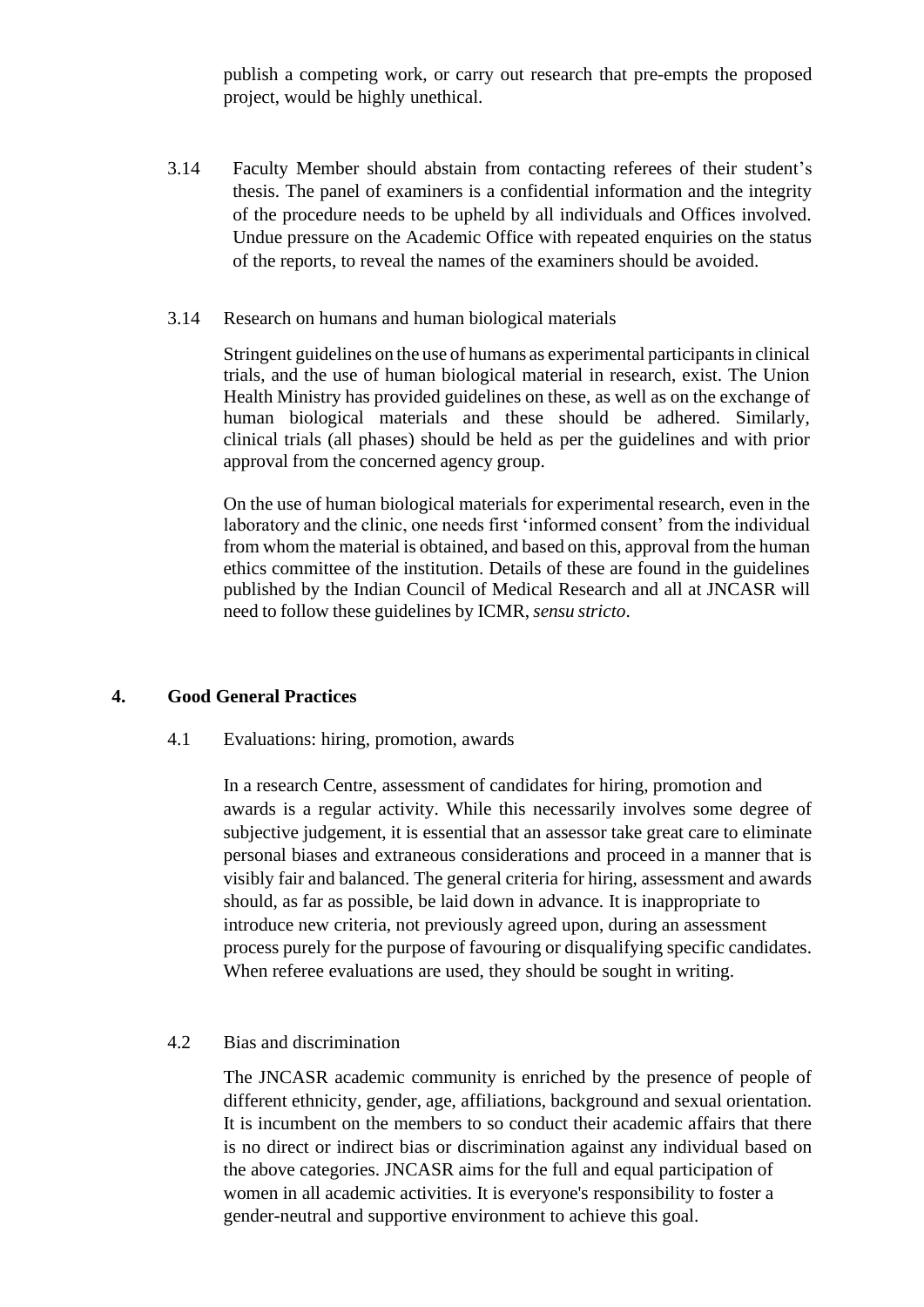# 4.3 Bullying and harassment

In academia it is essential to promote an atmosphere of free and frank debate and exchange of ideas. In this context, any form of bullying or harassment by individuals or pressure groups is not acceptable. Shouting, humiliating or verbal abuse of colleagues, subordinates or those lower in hierarchy will not be tolerated.

## 4.4 Interaction with public and media

Statements made to the media should be as objective, fair and balanced as possible. The same holds for scientific information conveyed to the public. Scientists are expected not to use the media to promote their own personal image or create a false or exaggerated impression of their achievements. A statement issued to the media (print or social media) needs to be made with the prior permission of the Authority of the Centre/DST.

# 4.5 Conflict of interest

Several types of situations can arise in academia where a person experiences a conflict of interest. Reviewers of manuscripts may find that the contents of the manuscript have a potential impact on their own research or financial interests. Assessors for a hiring/promotion/award may be personally related to a candidate. Researchers who are also shareholders of a company may find themselves in a situation where their research could impact the company's financial situation.

In all such cases it is essential for researchers to promptly disclose foreseeable conflicts of interest. It is not sufficient for the researcher to consciously decide to handle the matter objectively. The decision on whether the conflict of interest requires definite action (such as the researcher withdrawing from a committee) should be taken by other responsible colleagues. Foreseeable research conflicts should be reported to the President, JNCASR and potential conflicts while reviewing manuscripts should be reported to the journal editor. In case an assessor has a personal relation to a candidate in an interview, this fact should be communicated to the committee Chair (or if the assessor in question is the Committee chair, then to the appointing authority of that Committee).

If the Faculty Member of the Centre is involved in the admission process; question paper setting for Integrated Ph.D degree program, if her/his relative/friend is appearing for the written exam/interview, the Faculty Member needs to inform the Chair and the Dean Academic of the Centre and abstain from any of these processes so as to maintain the transparency.

# 4.6 Reporting of misconduct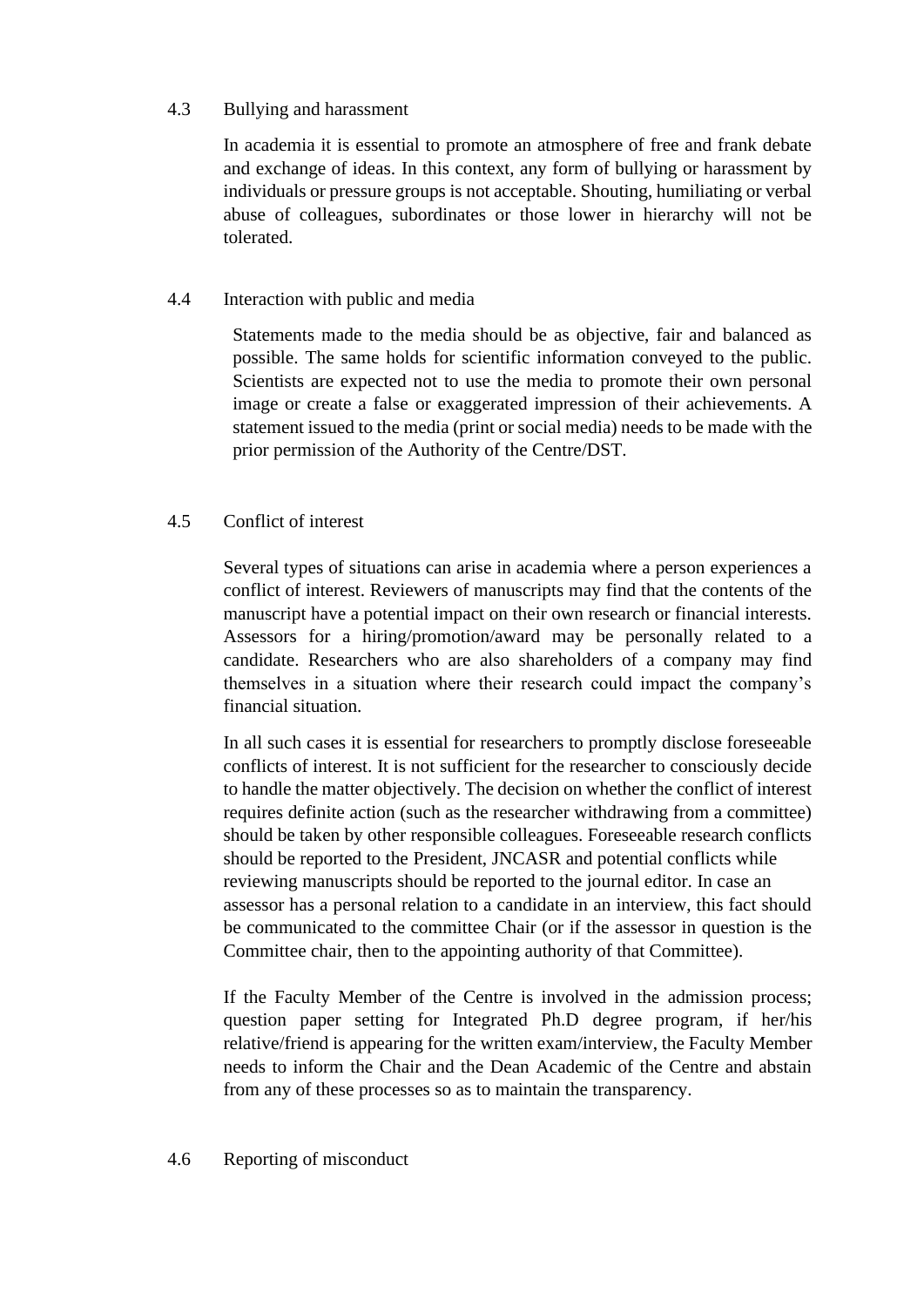Suspected ethical misconduct at JNCASR must be reported to the President. There will be no reprisal for complaints made in all sincerity and good faith, even if they later turn out to be unfounded.

However, complaints that turn out upon investigation to have been falsely made with deliberate intent to malign the accused will be treated as a serious form of ethical misconduct.

Complaints can be made by anyone, not necessarily an Centre member. They must be signed and carry the full name and address of the complainant. Some relevant documentation must be supplied along with the complaint in order for the President to be able to decide whether there is a prima facie case. The complainant should not give wide publicity to the complaint at this stage. Such publicity, if it occurs, can be treated as ethical misconduct even if the complaint is found to have merit and continues to be investigated.

Anonymous complaints may be entertained based on the merit of the case.

#### 4.7 Time frame

The investigation of an ethics complaint cannot easily be assigned a time-frame. However, for relatively simple cases it is desirable that the first report be submitted within 3-4 months. More complex cases, particularly those requiring detailed investigation of scientific issues, can take as long as six months to a year or even more.

#### 4.8 Interference with the investigation

Any attempt to interfere with functioning of the Ethics Committee in any manner, or refusal to cooperate with the investigation, constitutes an ethical violation by itself. This should be reported by the Committee to the President for appropriate action.

#### 4.9 Availability of results of ethics investigations to JNCASR members.

Members of JNCASR are entitled to request the President, JNCASR for access to the final report of the Ethics Committee, and the President's written statement to the concerned parties, upon completion of the investigation.

#### 4.10 Respect of Individual

While carrying out the interactions at all levels, the dignity and respect of an individual must be observed.

#### 4.11 Hostel/Guest House Discipline

Rules and regulations laid down for conduct in Hostels have to be strictly followed by each student/resident/guests.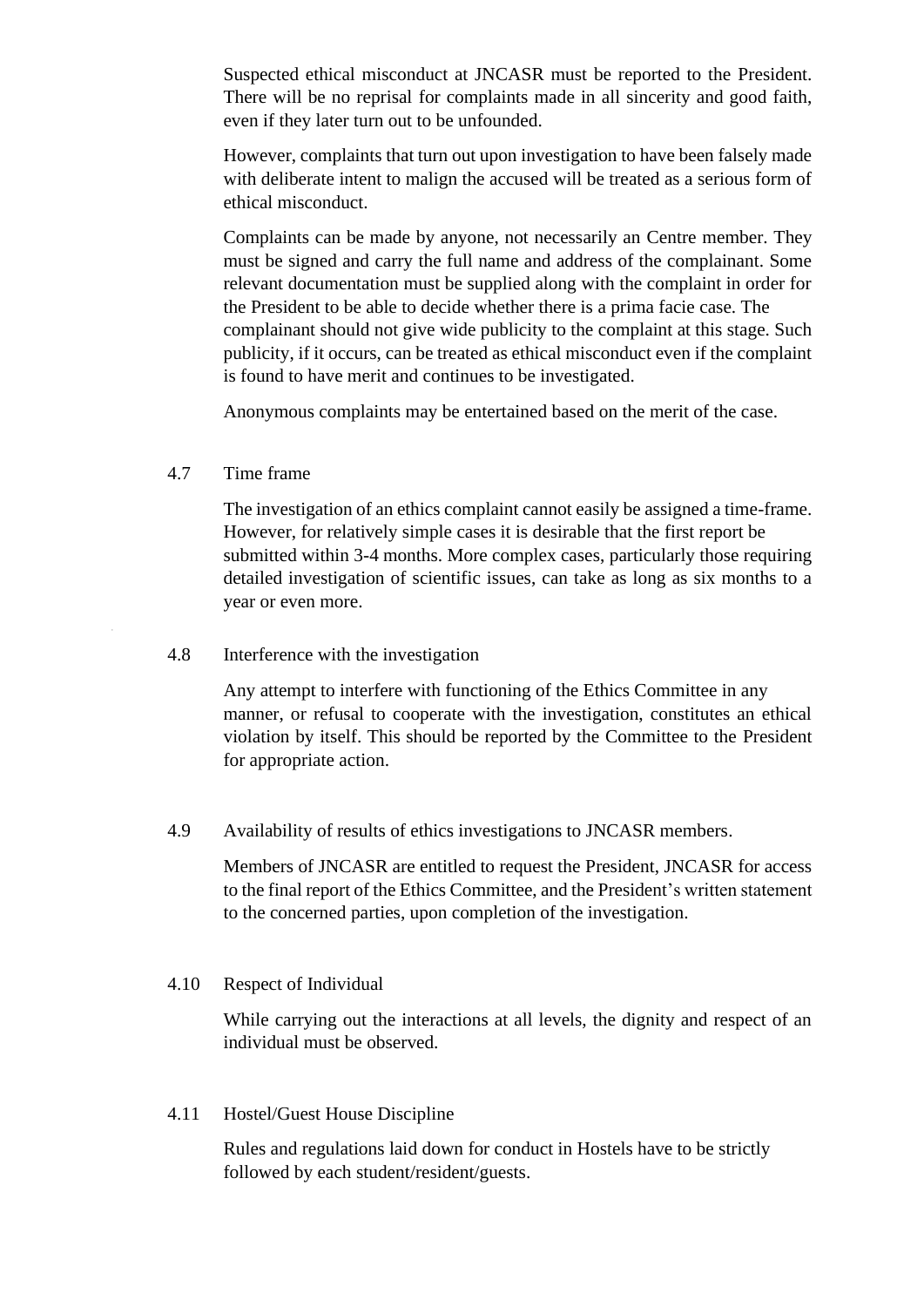# 4.12 Drugs / Alcohol / Tobacco

Sale, distribution, manufacture use and possession of drugs that are not prescribed by physician or are not legal in the open market are prohibited. Alcohol and Tobacco products are also prohibited in the Campus and in the Hostels. Fireworks, Explosives, weapons or items of destruction are prohibited.

## **5. Gender issues**

National and institutional guidelines against Gender based discrimination must be followed. The handbook on sexual harassment of concern at workplace, published by the Ministry of Women and Child Development will be the guiding principle. JNCASR shall have a committee on various aspects of these issues, and this committee should meet on a periodic basis and proactively work towards programs to create awareness on such issues.

Gender equality should be the core value system of every academic individual and institution in JNCASR and full, unbiased equal opportunity to women should be provided. A regularly conducted orientation program on gender sensitivity, awareness of the rights of workplace and its environments, should be carried out so that everyone, at all levels, is sensitized.

JNCASR should endeavour to develop a system of accessible and affordable care services, lounge services to cater to special needs for women to provide them with a gender equitable environment. The option of working out of home in case of women with small children should be explored and approved on a case by case basis. JNCASR should carry a gender audit and its report should be placed as open access. Novel steps and efforts to encourage women in their workplaces should be enumerated and listed.

As far as possible, it is desirable to have women experts on each panel of selection and administration. The Institute Committee should examine all cases of gender related misconduct as an academic misconduct and within the provisions of existing laws. Gender harassment of men in any respect should also be treated at par with those for women.

# **6. Dealing with Misconduct**

The suggested Standard Operating Procedure (SOP) for inquiry in any act of scientific misconduct is detailed in the Appendix-B and Table-1 which outlines fair and transparent trial of an accused and safeguards the interests of whistle-blowers. An Institutional Committee on Ethics called the Standing Publications, Ethics and Scientific Vigilance Committee (SEC) involving people at different levels (scientific, administrative, technical, students, and with gender representation) should be established. The committee would be chaired by a Professor with an Ethics Officer as member secretary. The SEC would be responsible for training members on all aspects of scientific ethics and looking into best lab practices and publications to be observed by the scientificcommunity.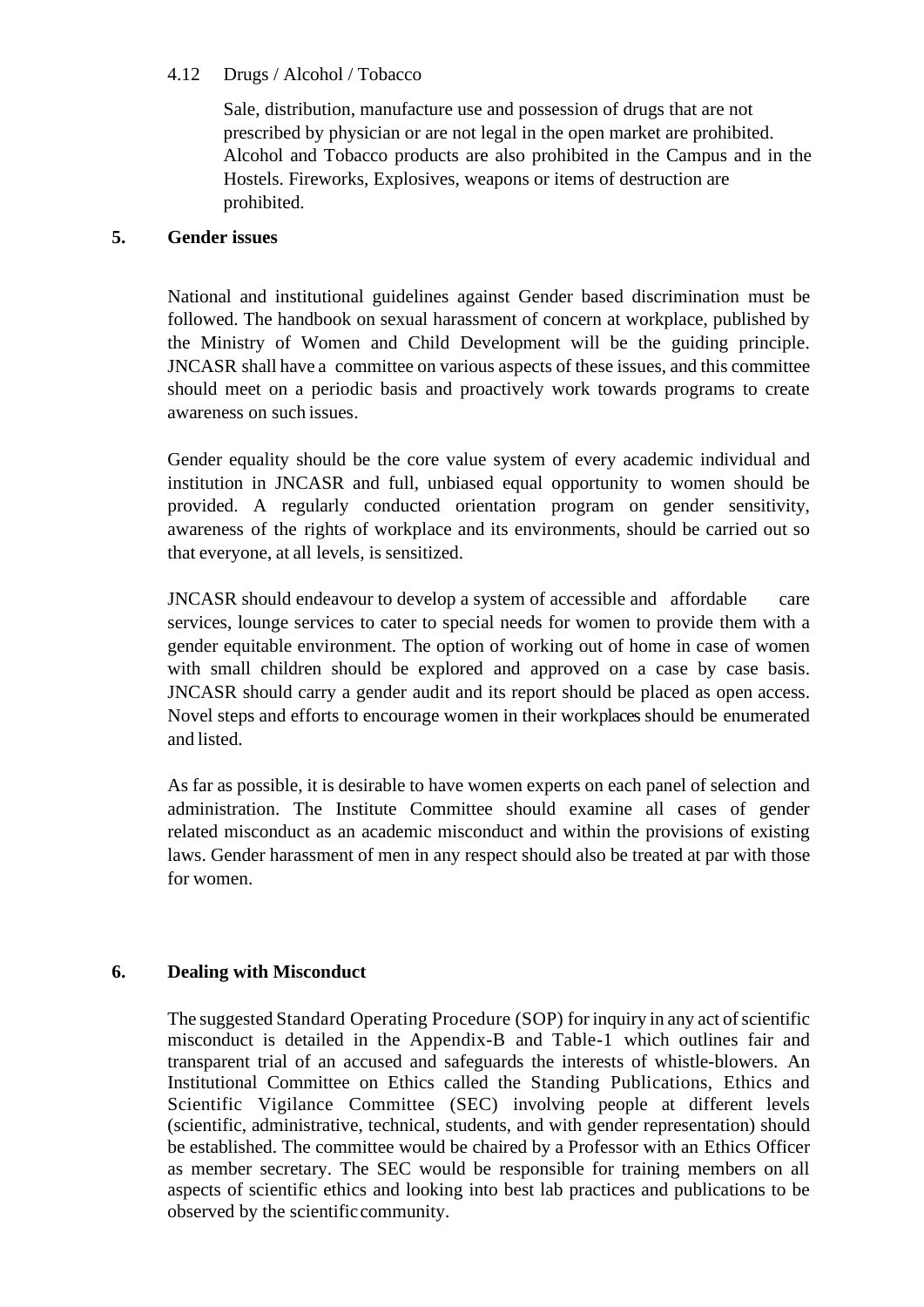Scientific misconducts would be investigated by the Scientific Investigation Board (SIB) comprising scientific/technical personnel of appropriate expertise (with gender and SC/ST/OBC representation) and with at least one external expert to investigate the matter, fact finding and recommending the punitive action. The SIB would be set-up by the President, JNCASR.

# **7. Types of reports and related documents covered under this umbrella**

In addition to publications in professional journals, the recommendations highlighted in Section 4 above as "Good General Practices" will apply for all research papers, academic theses for Ph.D, M.S and other degrees, technical reports, grant applications as well as consultancy reports and certifications.

## **8. Intellectual Property**

Any publication or a report that has the possibility of a consequential patent could lead to a marketable application or product is defined as intellectual property. The authors who are involved in the publication / report should first ensure, before making it public, as to who did what and shares that accrue to each of them in the proceeds ahead of time. When her/his 'property' is patented and licensed for commercialization, no dispute should then occur about the share of each in the property and its proceeds. Any share that accrues to the laboratory/centre where the discovery/invention was made (using its facilities) must also be agreed upon *a priori* and in writing.

Towards this, JNCASR may have an in- house intellectual property rights (IPR) expert or have one as a consultant. The rules that apply in the institution must be adhered to by the authors and users of the patent. A handy and updated manual on IPR and technology transfer has been published by the Indian Council of Medical Research and the JNCASR laboratories and individuals are advised to refer to thesame.

# **9. Ethics in Governance and Conflict of Interest (CoI)**

Governance is an integral part of any institution and involves several layers of activities ranging from appointments and periodic evaluations, allotment of funds, approval for training programs and deputation for various meetings related to the institution, allotment of staff and students, to name a few. All these require fairness in judgement in decision making, despite the fact there is often a considerable room for subjectivity. Institutional systems must be created such that the decision making process is fair and transparent, providing equal opportunity to all.

An important element in decision making is the aspect of Conflict of Interest (CoI). CoI arises when an individual finds himself under multiple loyalties arising due to either of personal/professional relationships or due to extraneous financial considerations. These lead to a compromise on the interest of the JNCASR system as these impact a person's impartiality in the decision making process (be it a selection process for a new employee; promotion of a colleague; financial matter in respect of purchases; financial grantsfor research, or for selection of an award or afellowship).

In every decision making process, all the members who are involved with decision making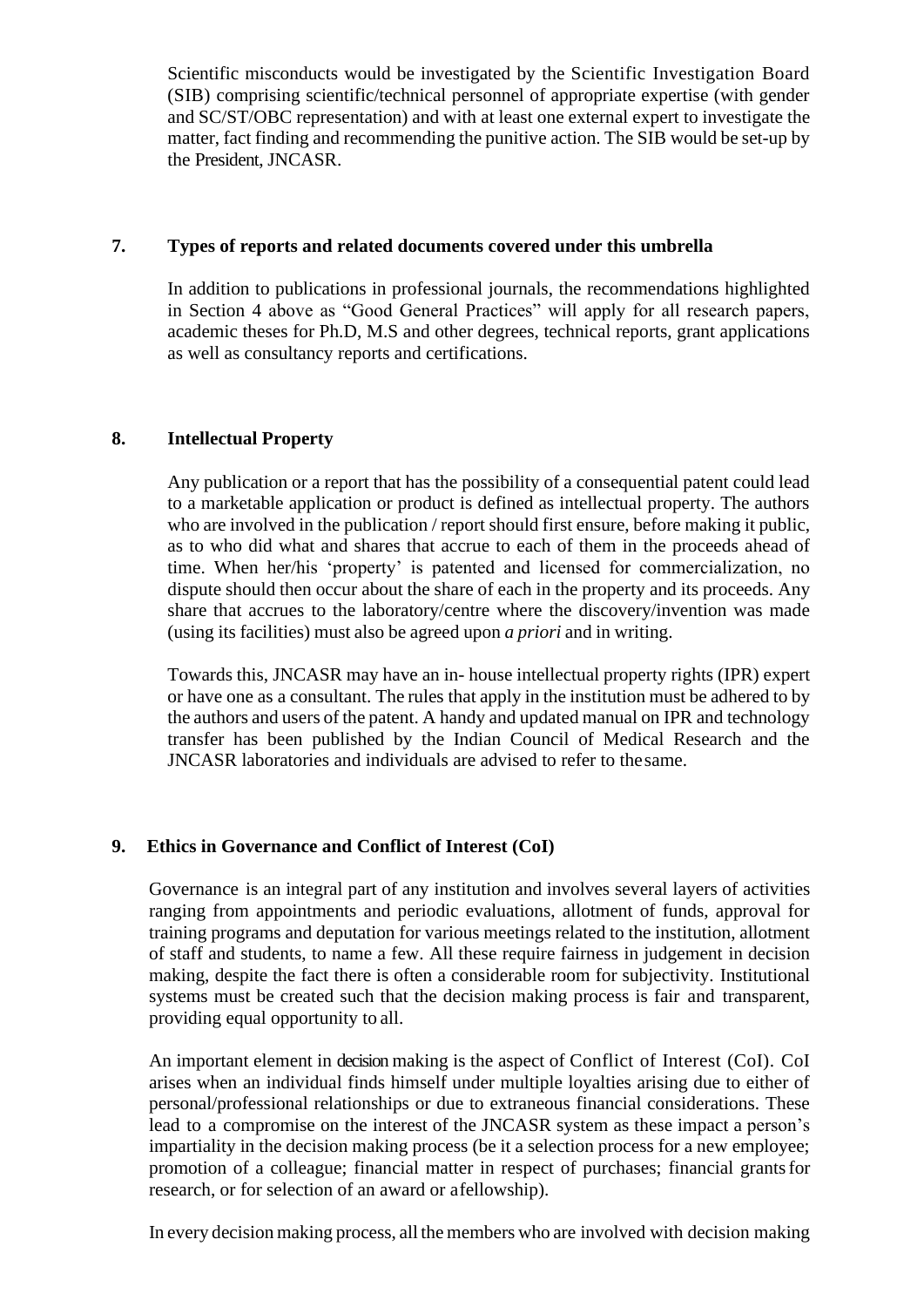process, should necessarily sign a Conflict of Interest Statement indicating that none of his/her relatives, students, collaborators, group members or institutional members is/are being considered in the proposed meeting for decision making. This procedure should apply to all committees relating to the work of JNCASR, i.e., institutional issues and matters such as funding for research under its Extramural Programs, various awards and prizes, and the like. Those conflicted may recuse themselves from the committee proceedings.

Conflicts of interest can also arise from competitions in research work when one favours his students/institutional colleagues in comparison to others with comparable merit. This may be,for an eventual *quid pro quo* fromhis colleagues.The same applies to grant process forsponsored research on behalf of National funding agencies. In all such meetings which lead to a decision of long term consequence, a conflict of interest form given in Appendix-C should be signed by each member and countersigned by the Chairperson and kept as a part of the minutes.

#### **10. Other Recommendations**

10.1 Suggestions for action to reduce the stresses that lead to unethical conduct: an important aspect of reducing such cases is appropriate training and understanding of the issuesinvolved. Thus, JNCASR may evolve a system of regular workshops on various aspects, such as good laboratory practices, safety issues, publication and plagiarism, gender sensitivity, data analysis and statistical procedures and importantly training in communication.

To ensure that these courses occur atregularintervals, a dedicated Ethics Officer can be appointed. He/she will be responsible to ensure that the training is imparted effectively and regularly including for those inducted afresh. These courses should carry credits in terms of career advancement. The Safety Officer will also ensure and report on non-compliance of safety norms. Deliberate incidences of misconduct in respect of safety and ethics, to be brought to the notice of the Administrative Authorities.

- 10.2 Predatory journals must be avoided. As a simple rule, with the exception of some highly reputed journals published by scientific societies that charge publication fee to ensure open access, rapid publication through payment should be strictly avoided.
- 10.3 Prior to sending for publications, scientists should check for plagiarism using i-Thenticate current software available in the library. The library of the institute / Knowledge Resource Centre / Standing Publications, Ethics and Scientific Vigilance Committee or any other designated Section of the Institute to provide this service as a part of their mandate.
- 10.4 Archival of all primary data including field records related to publication to be deposited with the institute's knowledge resource centre or any other designated Section of the Institute with appropriate security for intellectual property. Both soft and hard copies should to be kept. This will imply creation of a data archival system within JNCASR systems with appropriate security. This will require source allocation.
- 10.5 Due acknowledgements of the work at JNCASR should be made.
- 10.6 Under safe laboratory practices, due attention must be given frequently on areas such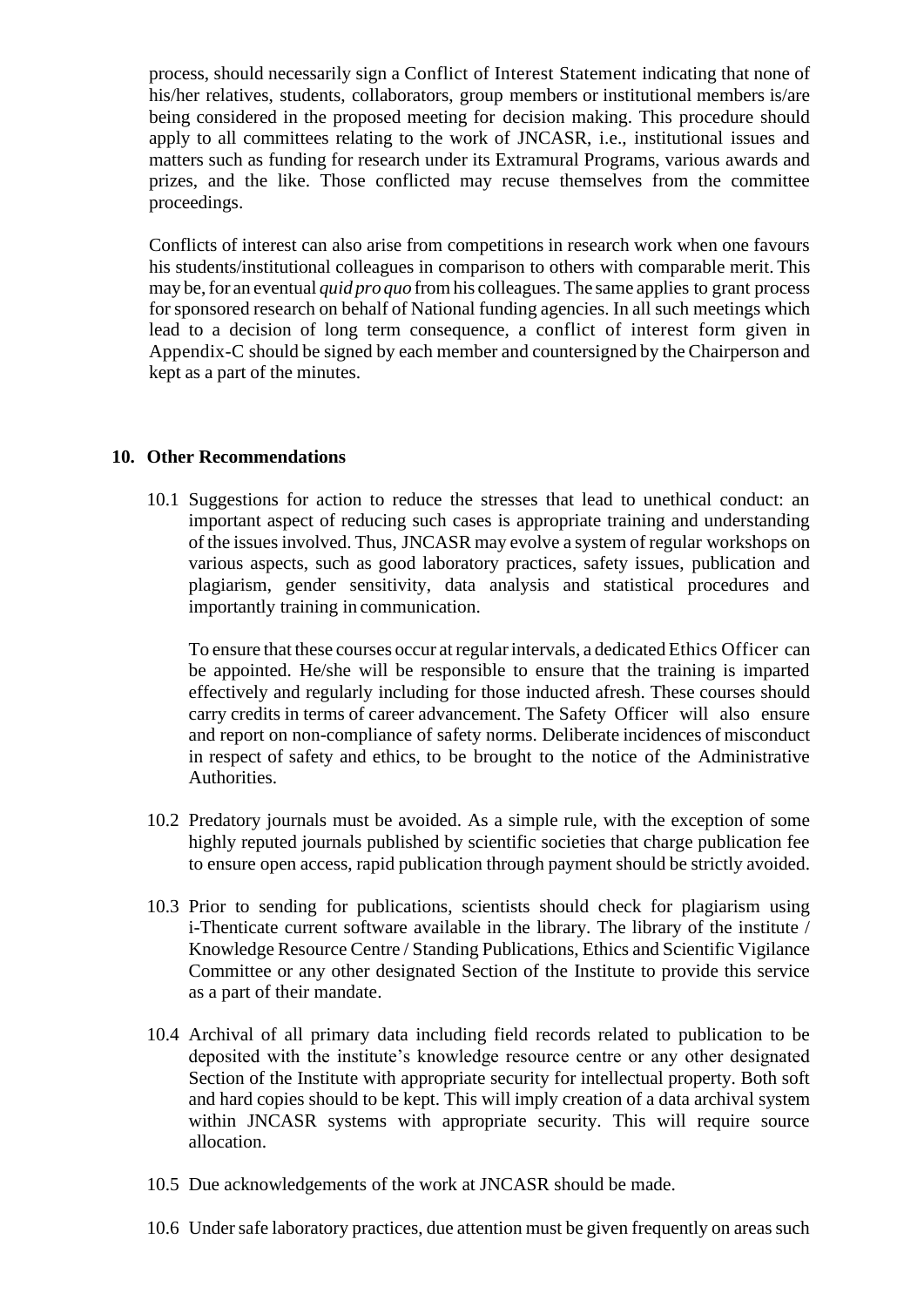as fire safety, use of hazardous chemicals, disposal of waste of various kinds (chemical, biological, material, radioactive) and related issues. Mock drills should be conducted from time to time in order to keep all in the institution prepared and ready. Intervals between such drills should be no more than 6 months.

#### **11. Personal Ethics / introspection**

Much of JNCASR work is based on public funds, which should be used with abundant caution. More importantly, it should be the duty of each individual to personally evaluate if the work done by him/her would lead to any tangible benefit to JNCASR or the country in terms of definitive novel ideas, products or patents.

Most institutions have a cell for outreach activities and it is a part of the duties of scientists working with public funding that they provide regular overviews of their work to the stakeholders in a clear to understand manner, without any attempt to overstate the achievement. It is essential that scientists use proper and measured language while presenting their work and mentioning the limitations of thework.

On a subtler nuance is the fact that many laboratories are well funded due to the system they belong to. These laboratories then procure large equipment and use these to work as material characterization centre and then demand to inhumanly or authorship in the intellectual property or publication, without any serious contribution. This is a gross unethical use of public funds and should be discouraged. Every instrument bought with public funding should be treated as a public property and with reasonable caution on their misuse, should be made available to all, based only on the scientific meritof the analysis being done.

It is also ethical that precious public funds are used judiciously in the choice of a program. Only those programs that conform to the overall contours of JNCASR's mandate should be taken up.

#### **12. EMR grants and JNCASR grantees**

These guidelines shall also apply to researchers availing of JNCASR extramural grants, as well as to JNCASR Fellows including the Distinguished Fellows.

#### **13. Grievance Redressal Mechanism: Appointment Ombudsman**

The Scientific misconduct would be investigated by scientific investigation board (SIB). The report of the SIB would be shared with the accused while implementing the punitive action. Any scientific / technical staff or a research worker, who is not satisfied with the recommendation of the SIB and the punishment / decision based on same by the competent authority can appeal, within 60 days, to President, JNCASR for grievance redressal. The appeal should be based on merits, clearly bringing out facts and with supporting evidences that were not taken into consideration by the SIB. President, JNCASR may, in turn, and based on the merits of the appeal, refer the matter to an Ombudsman of the concerned subject group for recommendation. The decision of President, JNCASR on recommendation of the Ombudsman shall be final and binding on all sides.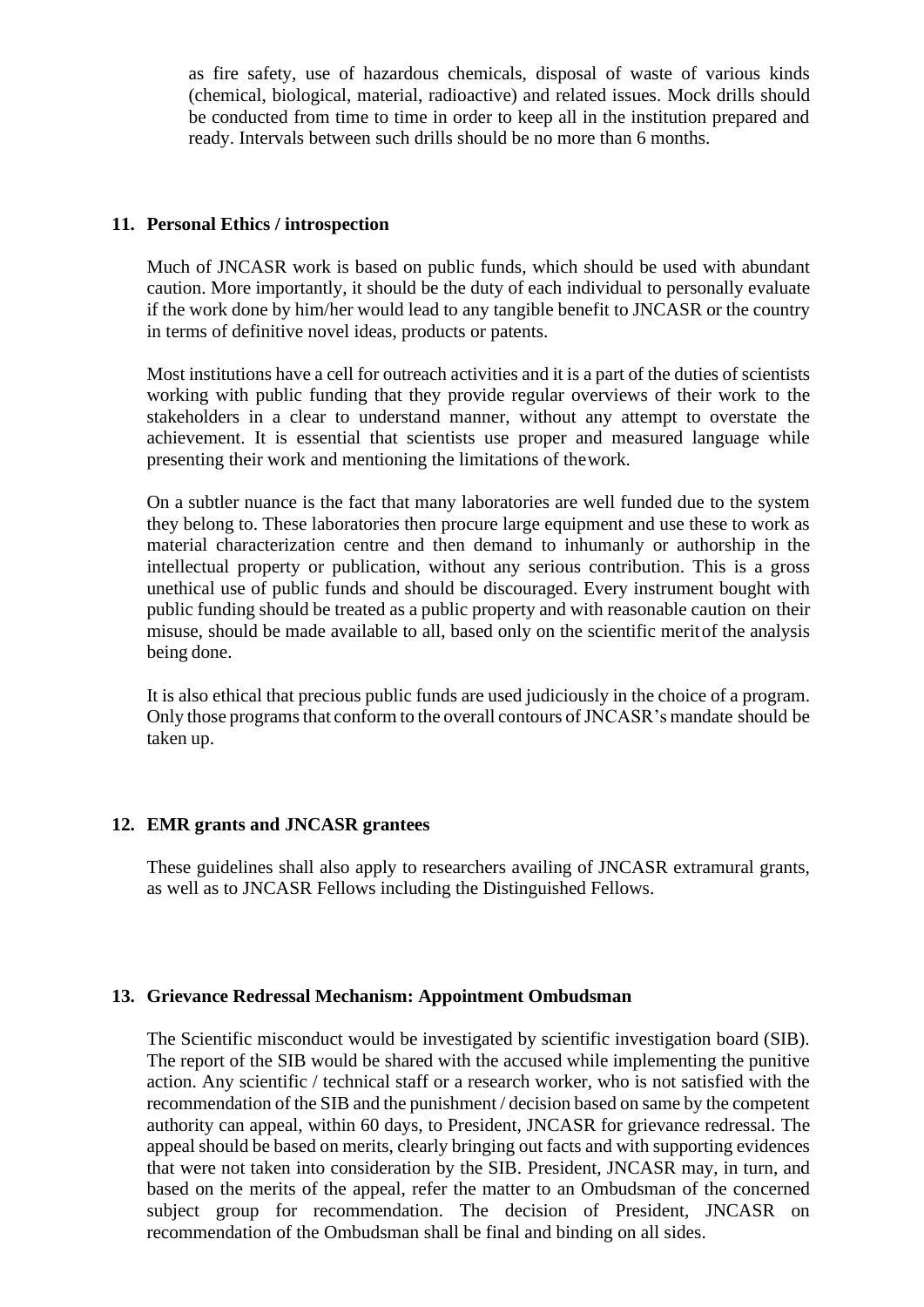Any researcher or student getting penalized by his/her supervisor for unethical practices related to publications and laboratory practices may approach standing publications, ethics and Scientific Vigilance Committee (SEC)/ Ethics Officer.

An Ombudsman here is defined as an independent, impartial, free-service provider, who has not been associated with, or a beneficiary of the JNCASR system ever. The Ombudsman would investigate complaints that have not been solved by the organization complained against. He/she would investigate complaints where something has been handled badly or unfairly, making someone suffer as a result. The Committee suggests the appointment of one Ombudsman to each of the four science major areas of JNCASR (groups of Physics, Chemistry, Biology and Engineering). Such an Ombudsman should be a non-JNCASR person of proven scholarship, integrity and administrative experience. It is also suggested that all the Ombudsmans work in close synergy and as a group, for an overall coherence of application of rules, within the JNCASR system. The Ombudsman may take the support of any technical expert, if so required.

The Ombudsman would be provided necessary support by Standing Publications, Ethics and Scientific Vigilance Committee (SEC) coordinated by Ethics Officer ofthe Centre. The Ombudsman will be paid honorarium, TA/DA and provided accommodation for holding the meetings as per norms of the Centre.

#### **14. Whistle Blowers and his/her identity and Protection**

Whistle blowers are people who inform the authorities of some wrong doings. In an ideal case, any unsigned report from an unidentified source/person should not be acted upon. However, in the larger interest of JNCASR, the President may initiate an inquiry in cases where any anonymous complaint is accompanied by factual and verifiable data for a particular case. Fraudulent and inappropriate complaints made for reasons other than the larger interest of JNCASR, will also attract a departmental enquiry, but this will also be in the scope of an Ombudsman. All such cases will be dealt with by JNCASR and the protection of whistle blower will be ensured by it. However, the main concern regarding an anonymous complaint is that if more information is required about any aspect, it cannot be obtained, and hence the investigation may abruptly get stalled. Maintaining the anonymity of the whistleblower throughout the process of investigation of the complaint may also be difficult for the an unbiased enquiry.

#### **15. Acknowledgements**

**Centre acknowledges that the content of this document has been taken from CSIR-Guidelines for Ethics in Research and in Governance, TIFR guidelines on Academic Ethics and guidelines from MGM's College of Engineering and Technology (MGM CET).**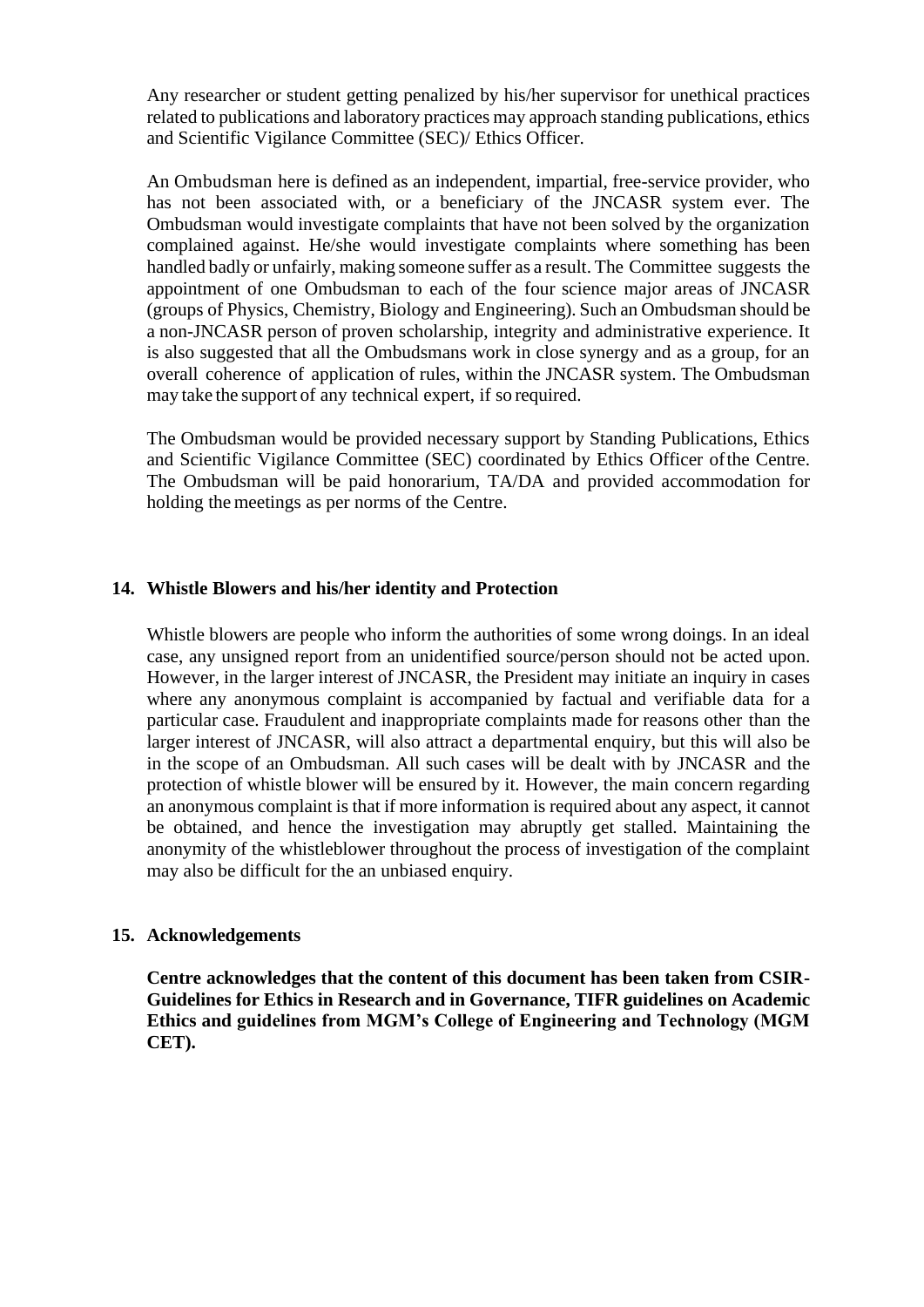#### **16. References:**

- 1. University GrantsCommission (Promotion of Academic Institution and Prevention of Plagiarism in Higher Educational Institutions) Regulation, 2018.The Gazette of India, Extraordinary, Part III-Section 4, July 31, 2018.
- 2. "Ethical guidelines for biomedical research in human participants", Indian Council of Medical Research, India, 2017.
- 3. "Draft National Policy on Academic Ethics", Office of the Principal Scientific Advisor to the Government of India,11-6-2019.
- 4. Ethics in Science Education, Research and Governance", Eds. K. Muralidhar, A. Ghosh, A. K. Singhvi; Indian National Science Academy, New Delhi, India, 2019.
- 5. "The Ethics in Science an introduction", David B. Resnik, Routledge, New York, 1998.
- 6. "Australian Code for the Responsible Conduct of Research", National Health and Medical Research Council, Commonwealth of Australia, Canberra, Australia, 2018
- 7. "Science and Society: Rights and Responsibilities", ICSU Strategic Review, International Council for Science (ICSU), July 2005.
- 8. "Responsible Conduct in the Global Research Enterprise A Policy Report", Inter Academy Council (IAP)- the Global Network of Science Academies, Trieste, Italy, July 2012.
- 9. "Best Practice Guidelines on Publishing Ethics: A Publishes Perspective", 2<sup>nd</sup> edition. Wiley 2014.
- 10. A Policy Statement on "Dissemination and Evaluation of Research Output in India" by the Indian National Science Academy (New Delhi) P. Chaddah and S. C. Lakhotia. *Proc Indian Natl Sci Acad* 84 No. 2 June 2018 pp. 319-329
- 11. "Recommendation for the Conduct, Reporting, Editing and Publication of Scholarly Work in Medical Journals", International Committee of Medical Journal Editors (ICMJE), 2014.
- 12. "Our Core Practices", Committee On Publication Ethics (COPE); <publication ethics.org/core-practices>, 1999.
- 13. WilliamsC.L. *etal*.,Errors,SloppyScience andFraud:KeepingEyesonYourData. *J. Clin Invest* 2019: 129(5): 1805- 07. https://doi.org/10.1172/JCI128380.
- 14. "Clinical Trial": Central Drug Standard Control Organization (CDSCO), Directorate General of Health Services, Ministry of Health and Family Welfare, Government of India (cdsco.gov.org).
- 15. "Compendium of CPCSEA 2018, Committee for the Purpose of Control and Supervision of Experiments on Animals (CDCSEA), Ministry of Environment, Forest and Climate Change, Government of India (cpcsea.nic.in).
- 16. "Hand book on Sexual Harassment of Women in Workplace (Prevention, Prohibition and Redressal) Act 2013". Ministry of Women and Child Development, Government of India, November 2015.
- 17. "Levels of Misconduct and Suggested Advice on Action to be Taken"; Report from the JNCASR, based on material collected from IISER Pune, Oxford University UK and the US Office of Research Integrity.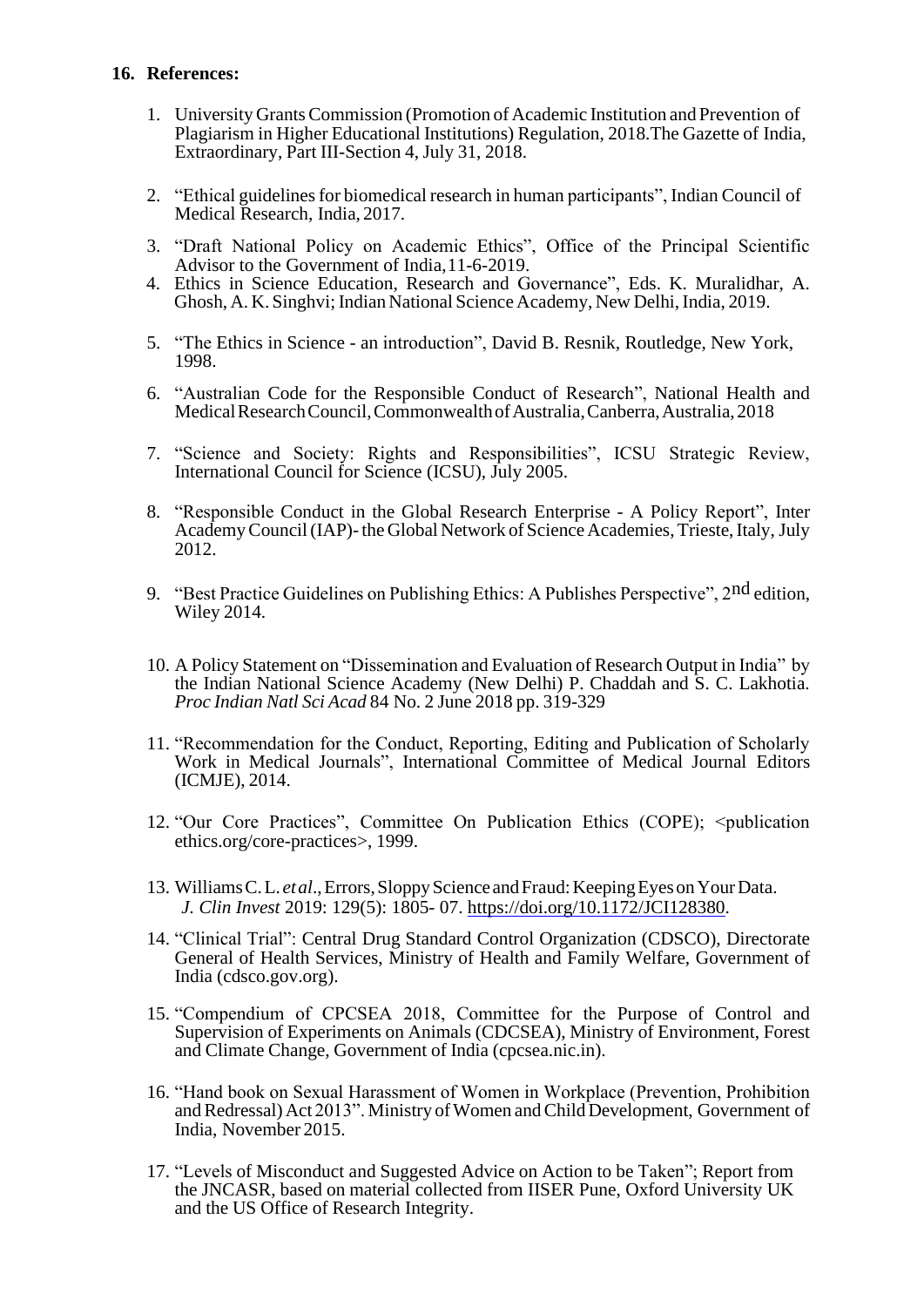#### **A.1 Authorship Guidelines**

While it is clear that authorship accrues to all those who contribute to the study that being submitted as a research paper/book/monograph, often differences arise on the sequence of the authorships and credits therein. A few general guidelines are provided below, though there should be a room in these for a case-by-case consideration. Normally the person who is responsible for ideation and conceptualization of experiments/problems, creation of a work plan/identification of potential collaborators and their role and the one who ensures the veracity of data becomes the Corresponding Author. The person who carries our most of the actual work in the laboratory or on the computational / calculation / formalism aspect normally becomes the first author. This person is also responsible for the first draft of the paper. Normally this would be a younger worker like a graduate student or a junior colleague.

Co-authorship accrues to all those who have made a reasonable scientific contribution to the work including generating new data/developing algorithms or like. Co-authors are also expected to explicitly contribute to the science being presented and agree to the final results in a formal sense. Any change in sequence of authorship, post-submission, should be done by informing the editor with clear reasons. Care should be taken to ensure that such actions are not required as they reflect somewhat poorly on the group and the institution.

In the case of reviews/report where consolidation/synthesis of information is generally presented, the sequence of authorship should be discussed a priori. In such cases, the lead author is the one who takes the initiative of writing the first draft.

Authorship is a serious matter and be accepted with all responsibility that accrues with it. Thus, by agreeing to a co-authorship one implicitly assumes shared accountability for the scientific content, its accuracy vis-à-vis its being genuine, and other related aspects. This applies in all cases even when a fraudulent data/manipulated image was not sourced from one of the co-authors. Even co-author shares a role in any part of a fraudulence in the entire work chain, if detected at any time. A written consent of all authors to any report that is submitted for publication in some form is desirable, along with an explicit statement of who did what and contributed in which manner.

It is unethical to offer, expect or accept honorary or guest authorship based on some ones administrative/scientifically higher position.

Acknowledgement is another area that needs due care. Normally, in any study many people and all these should be acknowledged in a proper manner. These include, people, funding sources and the laboratory staff. Routine discharge of duties by staff<br>need not be acknowledged. but those who contribute to need not be acknowledged, but those who contribute to science/experiments/discussions in a meaningful manner should not be ignored either.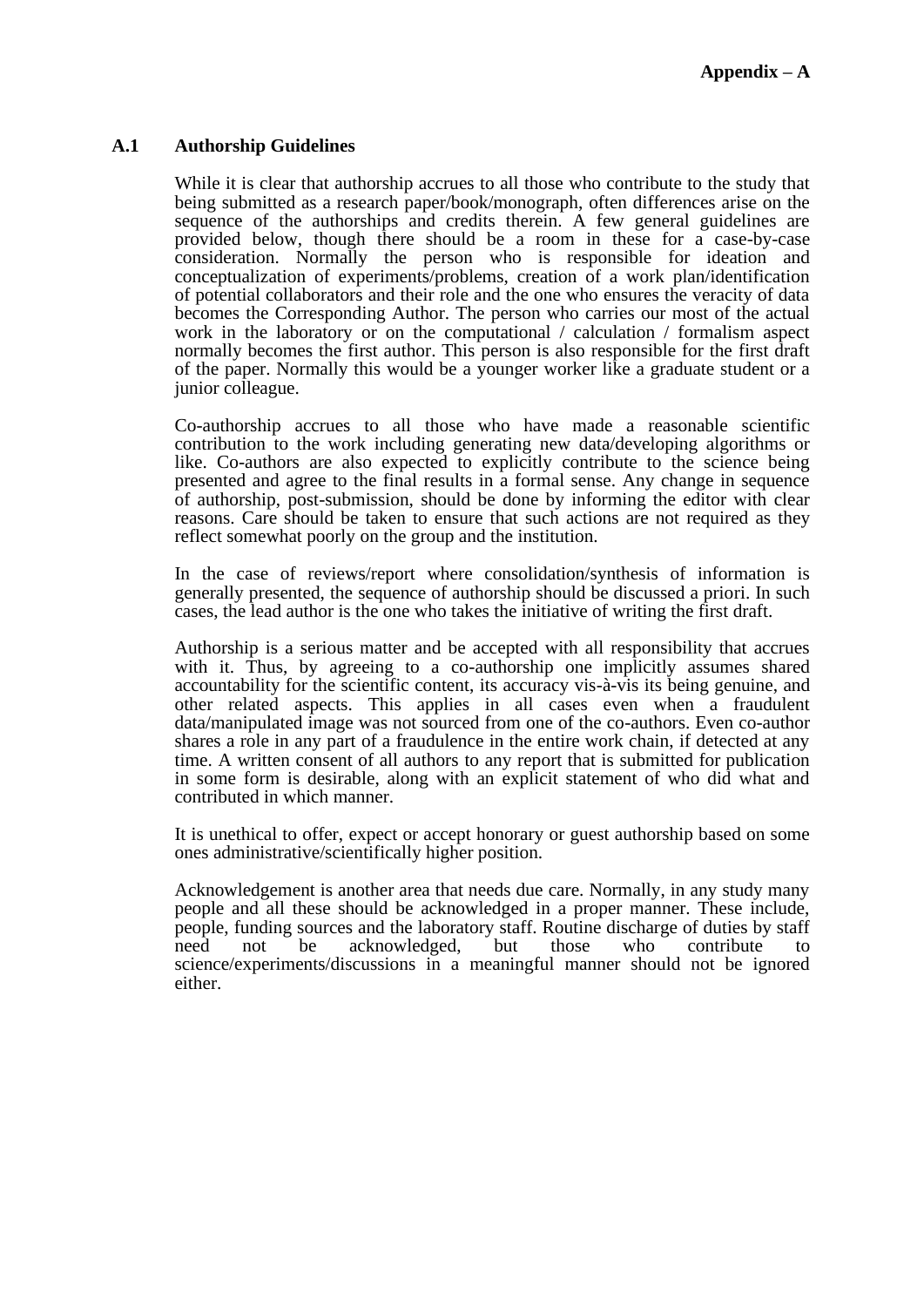#### **B.1 Standing Publications, Ethics and Scientific Vigilance Committee (SEC)**

JNCASR should have a Standing Publications, Ethics and Scientific Vigilance Committee (SEC) look into the best lab practices and publications to be observed by the scientific community. The Committee would be chaired by a Professor and comprise scientific and technical, administrative, and research fellows/students as members (with gender representation), with the Ethics Officer as the Member Secretary. The Committee would be constituted by the President. The terms of Reference (TOR) of the committee would be as follows:

- i. The Committee shall regularly conduct seminars in Good Laboratory Practices and publications;
- ii. shall advice and guide the President, JNCASR on all matters pertaining to misconduct in scientific practices and research ethics;
- iii. shall respond to any external parties for compliance with ethical standards in respect of research projects undertaken by staff;
- iv. on an entirely voluntary basis, researchers may seek the inputs of this Committee for consultation on ethical aspects of their research;
- v. shall work on any other matter as assigned by the President, JNCASR

#### **B.2 Standard Operating Procedure (SOP) for dealing with Scientific Misconduct**

The following SOP is suggested for dealing with alleged cases of Scientific Misconduct.

- i. Complaint/information can be entertained from an 'identified' individual, Anonymous complaints are also to be entertained based on the merit of the case.
- ii. The scientific misconduct is to be investigated by the Scientific Investigation Board (SIB),
- iii. President will set up a Scientific Investigation Board (SIB) comprising scientific/technical personnel of appropriate expertise (with gender and SC/ST/OBC representation) and with at least one external expert to investigate the matter, fact finding and recommending the punitive action (taking input/response of the accused, needed).
- iv. The SIB will do due diligence including interaction with the concerned scientific staff, examine the records and suggest the suitable punitive action commensurate with the offence done as per the Table-I. Based on the Table-I, SIB will submit the report to the President, JNCASR as the case may be for consideration and appropriate action.
- v. In case of minor, moderate and major penalties (except those covered in section B.3 below), same will be imposed on the accused by President, JNCASR.
- vi. The cases of major and severe transgressions involving penalties such as Deferred promotion / Deferred increments / Reduction to lower stage / Compulsory retirement / Removal from Service, will be dealt as per the established administrative process (as per the rules and regulations adopted by JNCASR) by administration with the approval of the competent authority.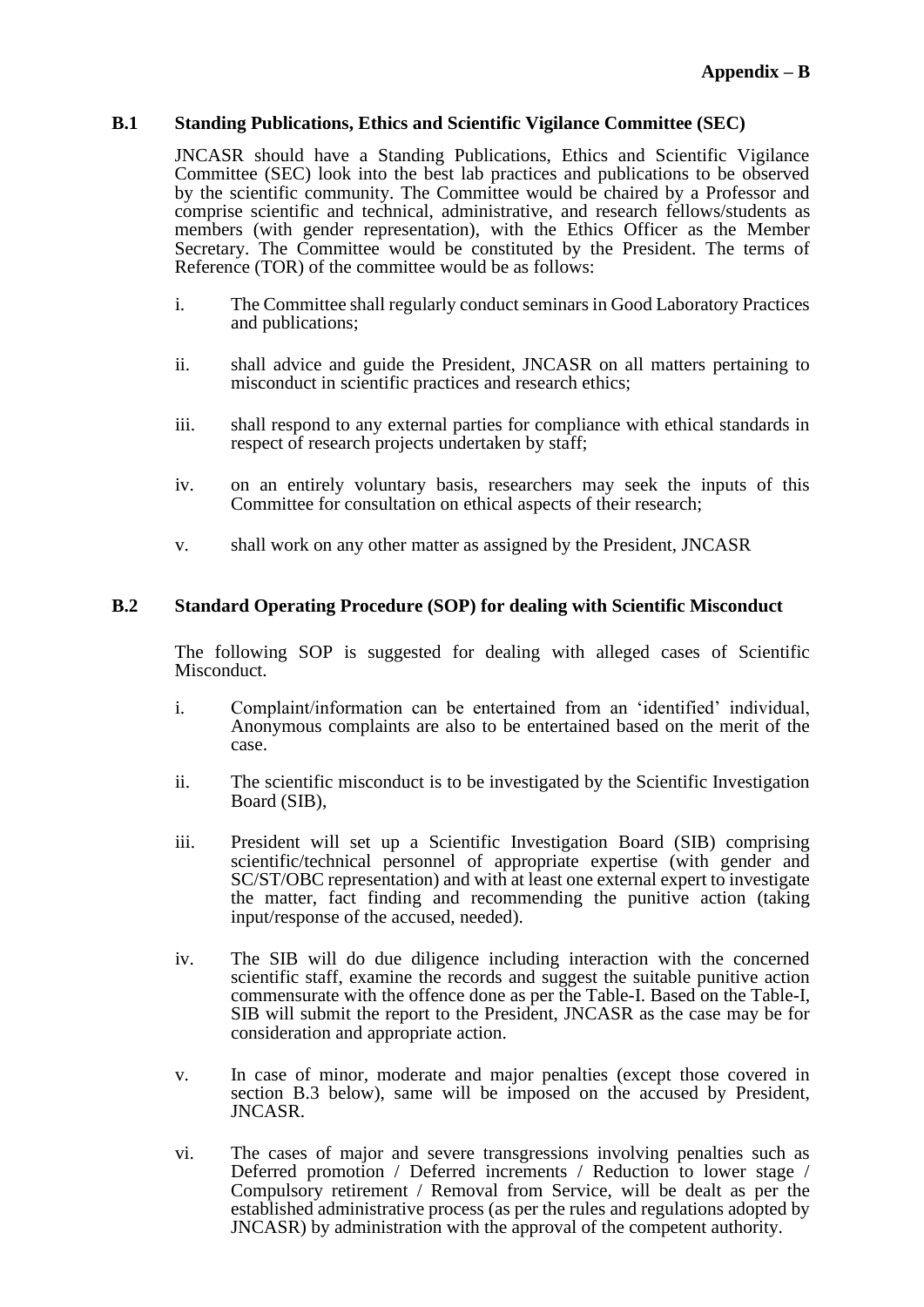# **B.3 Table-1: Levels of misconduct and suggested action to be taken**

| Category                                  | Characteristics                                                                                                                                                                                 | Examples                                                                                                                                                                                                                                                            | Action                                                                                                                                                                                                                                                            |
|-------------------------------------------|-------------------------------------------------------------------------------------------------------------------------------------------------------------------------------------------------|---------------------------------------------------------------------------------------------------------------------------------------------------------------------------------------------------------------------------------------------------------------------|-------------------------------------------------------------------------------------------------------------------------------------------------------------------------------------------------------------------------------------------------------------------|
| I. Simple<br>Error/Minor<br>Transgression | Non-deliberate,<br>evidence of<br>experiments<br>having been<br>performed via<br>lab books or<br>other records,<br>with minimal or<br>no change to<br>primary<br>scientific<br>conclusions      | $Plagiarism -$<br>materials and<br>methods<br>Unmodified/Un-<br>manipulated<br>image duplication<br>between figures or<br>panels, where<br>original data can<br>be shown                                                                                            | First: No action<br>required other than<br>correction of<br>mistake/Counselling<br>Second: Minor<br>penalty such as<br>warning for<br>$person(s)$ held<br>responsible                                                                                             |
|                                           |                                                                                                                                                                                                 | Mistake in<br>matters of<br>credit/authorship<br>where there is<br>no clear<br>misconduct                                                                                                                                                                           |                                                                                                                                                                                                                                                                   |
| II. Moderate<br>Transgression             | Very frequent<br>instances of<br>category<br>I transgressions<br>$(>10)$ .<br>Deliberate,<br>errors with<br>changes to<br>primary<br>scientific<br>conclusions,<br>probable data<br>fabrication | • Plagiarism $-$<br>main text<br>• Modified image<br>duplication<br>between figures or<br>panels or Instances<br>of image<br>duplication<br>between<br>publications.<br>inability to<br>provide original<br>data<br>Deliberate denial<br>of authorship or<br>credit | Minor penalty<br>commensurate with<br>frequency and degree<br>Removal from<br>responsible<br>position/Ban<br>supervision / Ban<br>submission of<br>proposals/Ban<br>consultancy/Defer<br>increments/Deferred<br>promotion / Take a<br>credit course on<br>Ethics. |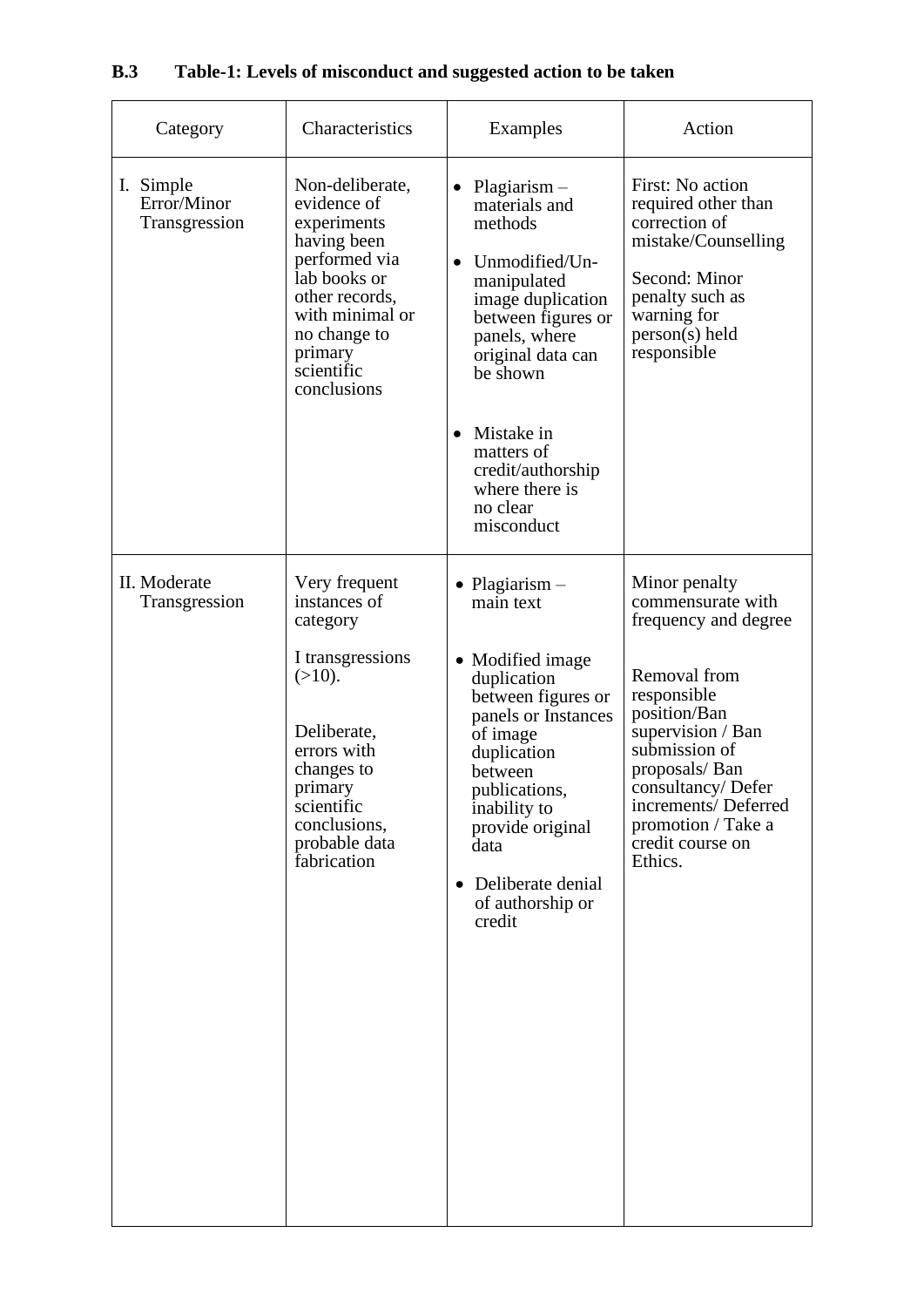| III. Major<br>Transgression | Frequent<br>instances of<br>category II<br>transgressions      | $\bullet$ Plagiarism – data<br>for $>50\%$ of text<br>• Clear image<br>manipulation<br>sufficient to change<br>scientific<br>interpretation<br>• Instances of<br>repeated image<br>duplication<br>between<br>publications, with<br>different labels<br>• Deliberate<br>usurping of credit,<br>fake authorships | Penalty to responsible<br>person(s)<br>Take a credit course<br>on Ethics/<br>Deferred promotion/<br>deferred increments/<br>reduction to lower<br>stage/compulsory<br>retirement |
|-----------------------------|----------------------------------------------------------------|----------------------------------------------------------------------------------------------------------------------------------------------------------------------------------------------------------------------------------------------------------------------------------------------------------------|----------------------------------------------------------------------------------------------------------------------------------------------------------------------------------|
| IV. Severe<br>Transgression | Very frequent<br>instance of<br>category III<br>transgressions |                                                                                                                                                                                                                                                                                                                | Major penalty<br>commensurate with<br>the severity of<br>misconduct<br>Compulsory<br>retirement/removal<br>from service                                                          |